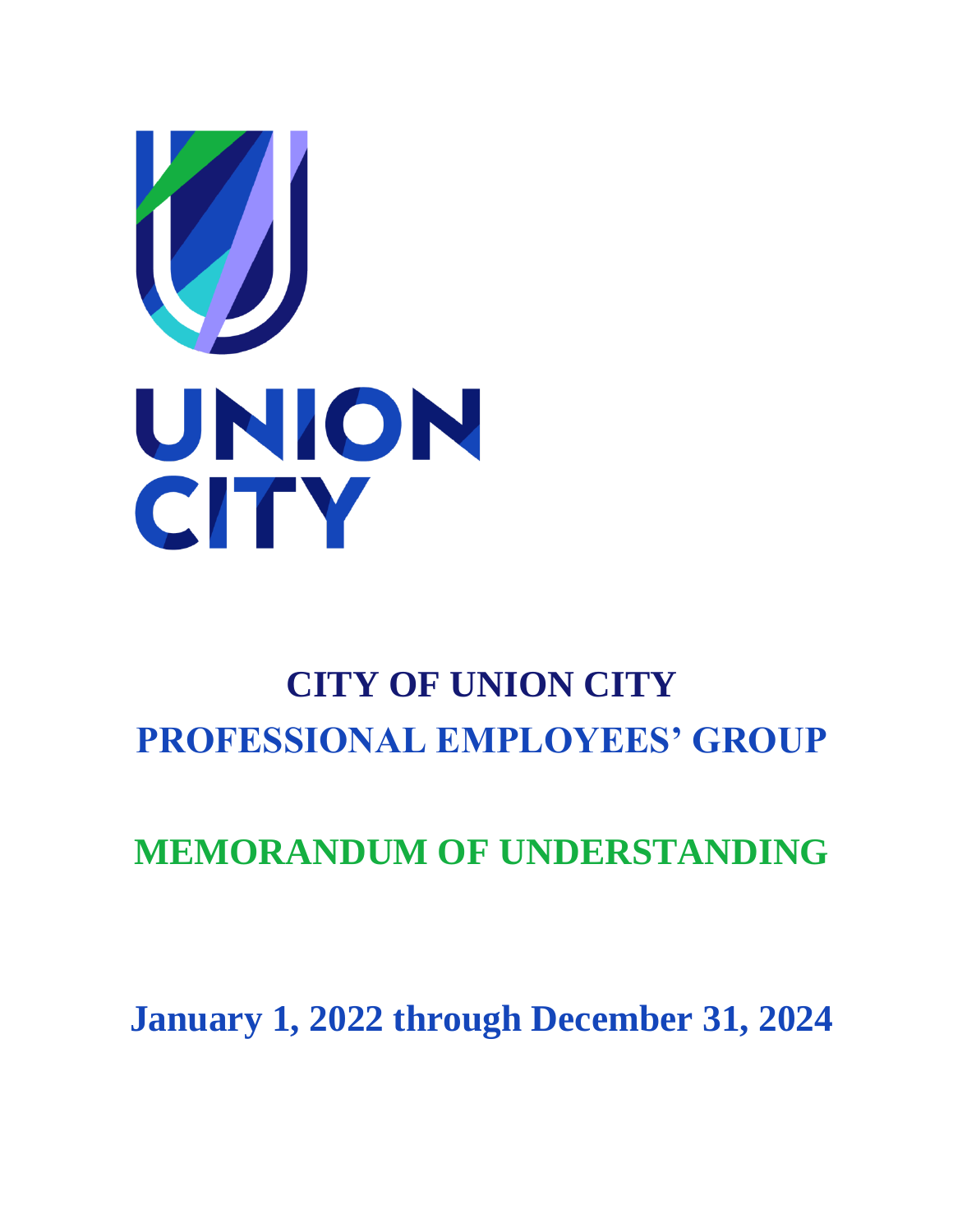# **TABLE OF CONTENTS**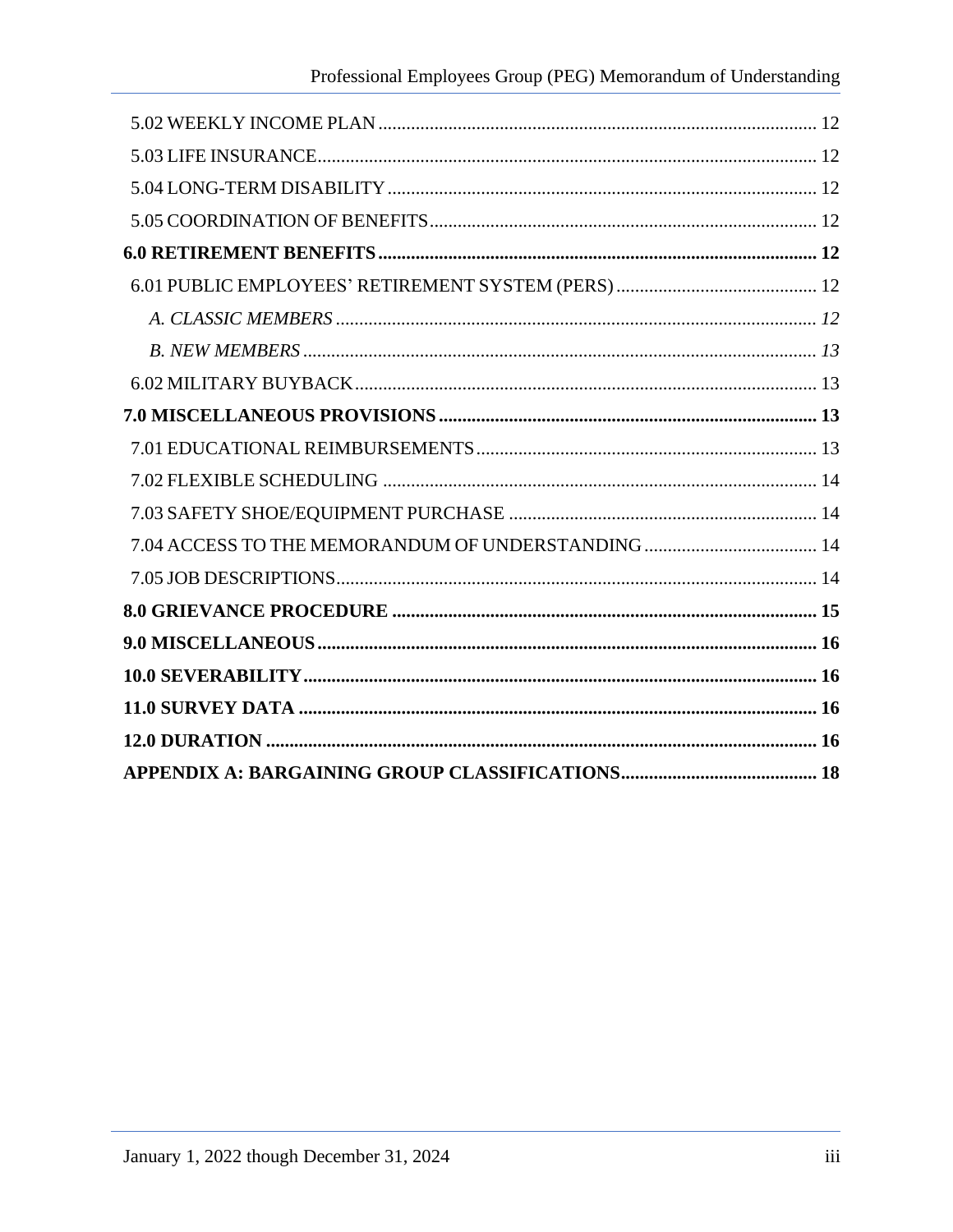# **MEMORANDUM OF UNDERSTANDING BETWEEN CITY OF UNION CITY AND UNION CITY PROFESSIONAL EMPLOYEES**

We, the undersigned, duly appointed representatives of Union City Professional Employees Group, hereinafter referred to as the "Professional Group", and the City of Union City, hereinafter referred to as "City," having met and conferred in good faith, do hereby jointly prepare, and execute this Memorandum of Understanding. It is understood that the provisions herein set forth supersede previous Memoranda affecting the Professional Group as well as other terms and conditions set forth in resolutions and ordinances referenced herein.

# <span id="page-3-0"></span>**1.0 RECOGNITION**

# <span id="page-3-1"></span>1.01 RECOGNITION

The City recognizes the Professional Group as the sole and exclusive bargaining representative for the full-time classification listed in Appendix A as well as any new, related classifications created on or after January 1, 1999, upon mutual consent between the City and the Professional Group

The Professional Group represents City employees whose job classifications require a significant amount of education, training, or experience and/or a license or certificate from a state or private authority.

### <span id="page-3-2"></span>1.02 NO DISCRIMINATION

The City and Professional Group agree that they shall not discriminate in any way on account of race, creed, sex, age, national origin, political affiliation, or handicap status.

### <span id="page-3-3"></span>1.03 CONTRACTING OUT

The City agrees to notify the Professional Group at least sixty (60) days prior to contracting out work which will result in the reduction of positions or lay off of members. The City will advise the Professional Group of any requests for proposals issued for work. The City will give the Professional Group three (3) weeks' notice prior to contracting out work, which does not result in a reduction in force. When the City contracts out work not resulting in a reduction in force/layoff and unless extraordinary circumstances exist (pending reorganizations, hiring freeze(s), pending classification studies, etc.) such contracts shall not exceed (6) months, and shall not be made higher than the hourly equivalent of mid ("C/3") step of the respective pay range.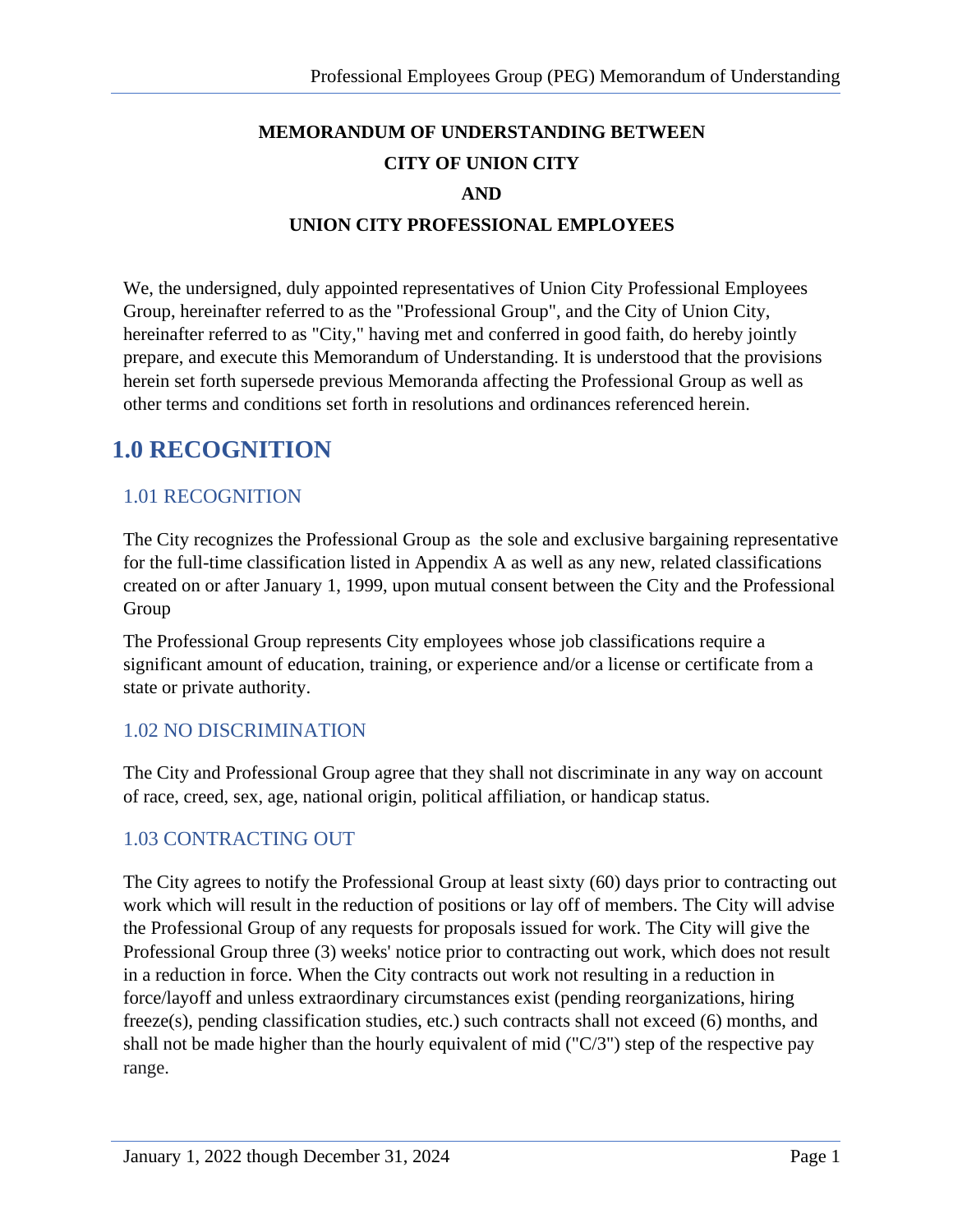### <span id="page-4-0"></span>1.04 MEETING FACILITIES

The City shall reasonably make available conference rooms, other meeting areas, and virtual platforms for the purpose of holding Unit meetings during off-duty time periods at no cost to the Unit. Requests for such facilities must follow established procedures with appropriate City representatives, and whenever possible, notice shall be given by the Unit forty-eight (48) hours in advance of a meeting in a conference room or other meeting area.

#### <span id="page-4-1"></span>1.05 UNIT REPRESENTATION

The Unit may select two (2) unit leaders from our bargaining unit. The Unit shall promptly advise the City Manager or designee in writing of the names of the unit leaders. Unit leaders will be allowed reasonable time off during regular work hours without loss of compensation or other benefits when engaged in investigating and assisting employees at their work location in the resolution of grievances.

Unit leaders shall be granted reasonable access to employee work locations upon advising appropriate management personnel. The City shall further allow a reasonable number of Unit negotiating team members reasonable time off during regular working hours without loss of compensation or other benefits when engaged in negotiations with City representatives. City and Unit further agree that good labor relations are fostered and maintained through prompt, decisive, and fair adjustment of individual grievances at the lowest possible administrative level.

The City agrees to notify the Unit leaders each month of all new or promoted employees hired into positions represented by the Unit. The City shall provide each newly hired or promoted represented employee with a copy of the Memorandum of Understanding.

The City shall provide a reasonable release time to the Unit leader or their designee to make a 15-minute presentation about PEG.

# <span id="page-4-2"></span>**2.0 COMPENSATION**

### <span id="page-4-3"></span>2.01 COMPENSATION

- Effective the first payroll following the City Council approval of this Agreement, all classifications in the bargaining unit shall receive a 3.0% salary increase. In addition to the salary increase, the City will provide a one-time lump sum payment equivalent to the value of a three percent (3%) salary increase for the period of the first full pay period in January through the implementation of the three percent (3%) salary increase referenced above.
- Effective the first payroll after January  $1<sup>st</sup>$ , 2023, all classifications in the bargaining unit shall receive a 3.0% salary increase.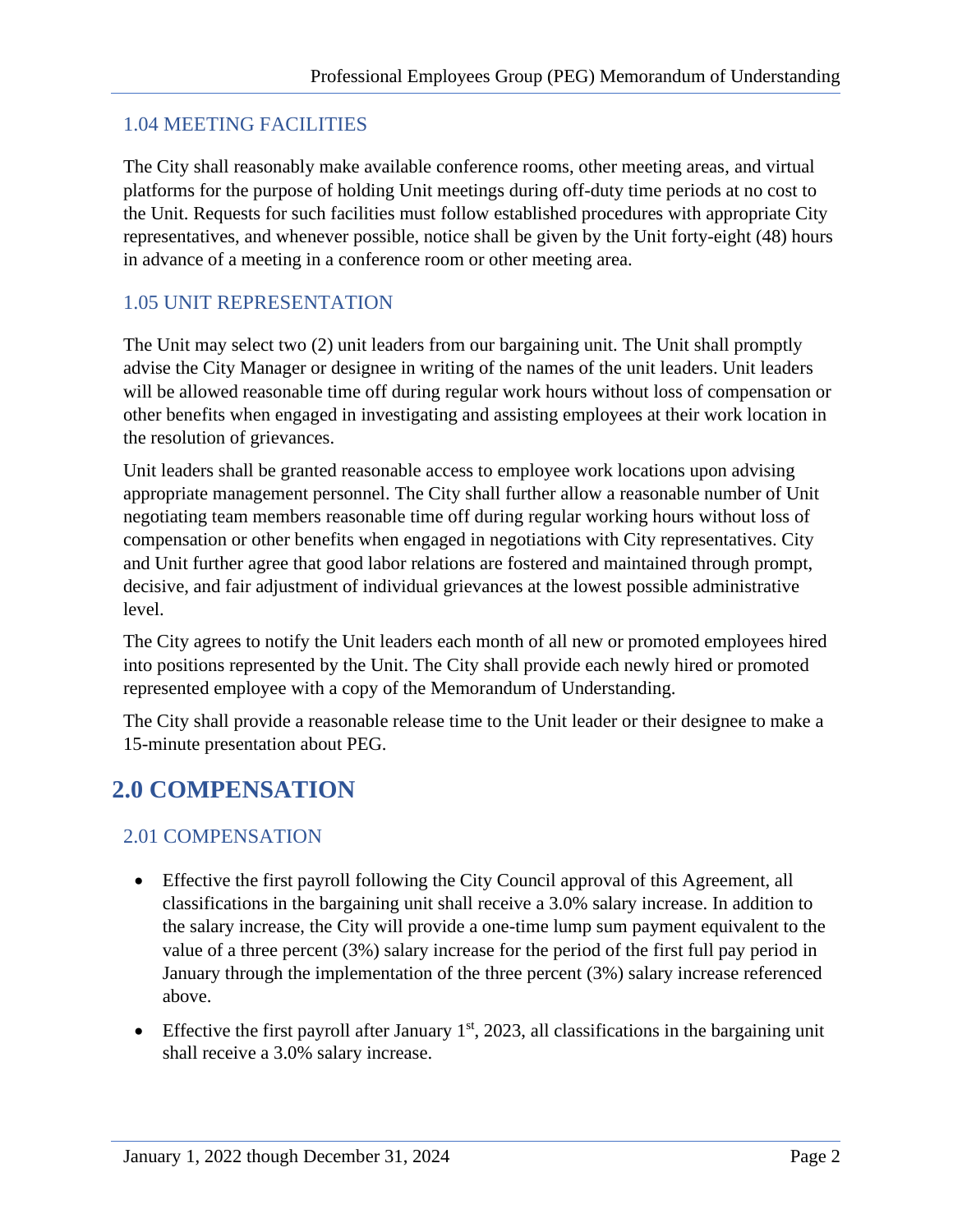• Effective the first payroll after January 1<sup>st</sup>, 2024, all classifications in the bargaining unit shall receive a 3.0% salary increase.

Effective May 30, 2022, following City Council approval, the following classifications shall receive a one-time equity adjustment to the base rate:

| <b>Position</b>          | <b>Adjustment</b> |
|--------------------------|-------------------|
| Accountant               | 3.07%             |
| <b>Assistant Planner</b> | 4.14%             |
| <b>Associate Planner</b> | 1.2%              |
| Case Manager             | 2.67%             |
| Engineer I               | 6.26%             |
| Engineer II              | 3.48%             |
| Engineer III             | 4.9%              |
| Payroll Tech             | 4.26%             |
| Rec Supervisor           | 7.44%             |

The Professional Group agrees to allow mandatory direct deposit for all Professional Group members to be maintained upon ratification of this MOU.

Salary Step increases shall be implemented in the following manner:

- An employee who is eligible for a step increase and whose anniversary date occurs during the first seven (7) days of the pay period shall have their step increase implemented on the first day of the pay period during which the anniversary date occurs.
- An employee who is eligible for a step increase and whose anniversary date occurs during the last seven (7) days of the pay period shall have their step increase implemented on the first day of the following pay period.

# <span id="page-5-0"></span>2.02 ACTING PAY

An employee assigned in writing by the department head or their designee and who pursuant to such assignment does assume and perform all of the ordinary day-to-day duties and responsibilities of a position of higher classification for three (3) or more cumulative working days, shall be paid an additional five percent (5%) of the regular pay of their own classification, or the first step of the higher classification, whichever is greater for such time worked in the higher classification.

# <span id="page-5-1"></span>2.03 CALL-BACK PAY AND OVERTIME

An employee called back to work on their day off or called back to work after he/she has completed their regular shift working day and has left their place of employment shall be paid a minimum of two (2) hours at time and one-half of their regular hourly rate of pay. It is expressly understood an employee who works overtime immediately subsequent to their regular work shift, or an employee who works scheduled overtime immediately subsequent priorto their regular work shift will be compensated at the overtime rate of pay forthe time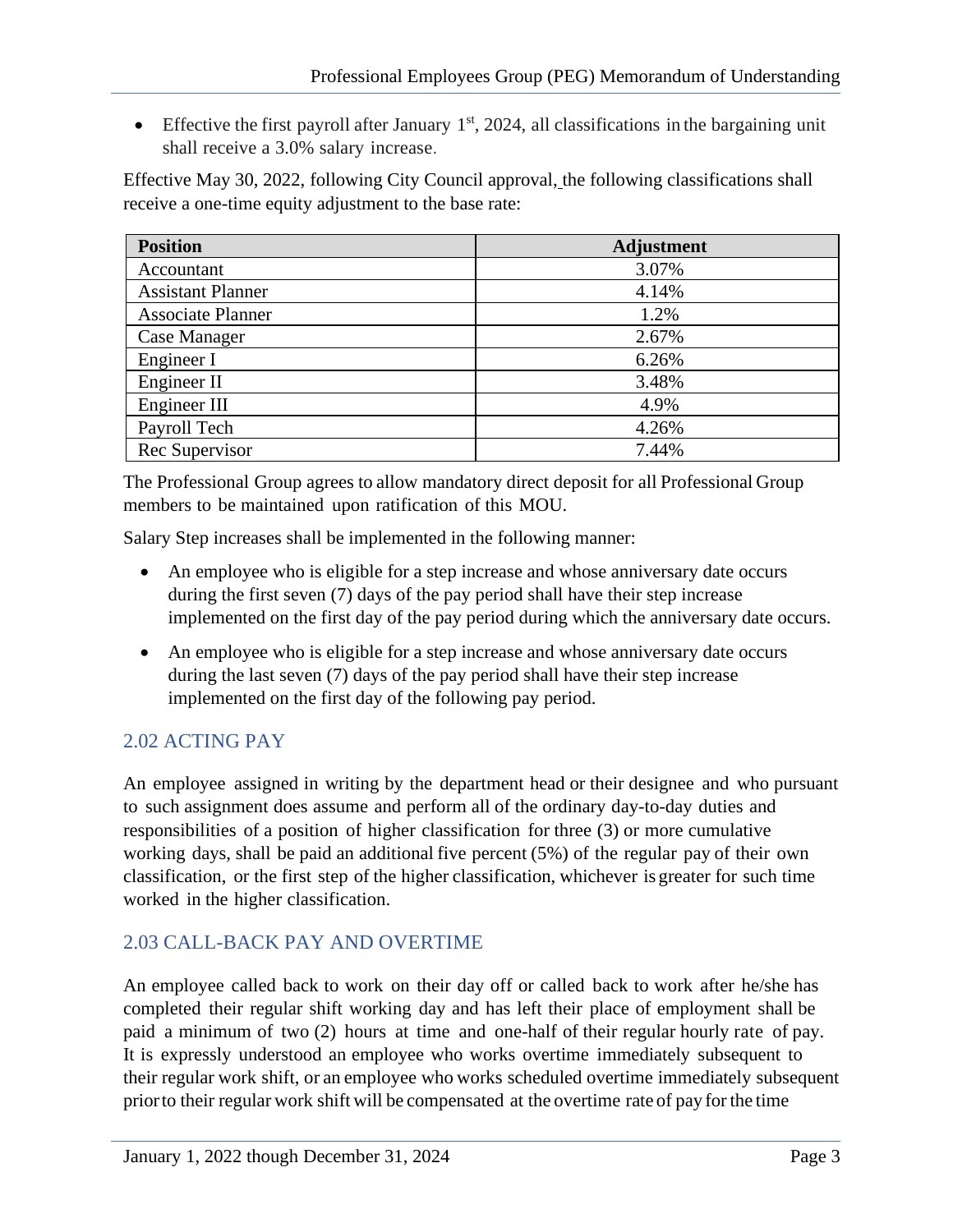actually worked, with no minimum number of hours of overtime guaranteed. All time worked beyond a normal workday shall be paid at time and one-half the straight time pay or accumulated as compensatory time off at time and one-half straight time rate. An employee may select compensatory time off in lieu of pay for overtime. In such a case, compensatory time off may be accrued to a maximum of two hundred forty (240) hours.

Hours earned beyond the maximum will be paid out in the employee's paycheck. Compensatory hours may be cashed out up to 120 hours at the end of the fiscal year only provided 80 hours of vacation and compensatory have been used.

#### <span id="page-6-0"></span>2.04 MEAL ALLOWANCE

A meal allowance of \$10.00 shall be given, or at the option of the City, an equivalent meal provided an employee who works two or more hours immediately following a regular shift, and for each four (4) hours thereafter. If a meal is eaten, the receipt for the meal must be submitted for reimbursement.

#### <span id="page-6-1"></span>2.05 BILINGUAL PAY

The City will compensate each Professional Employee Group member one hundred dollars (\$100) per month (\$46.15 per pay period) as compensation for providing bilingual skills, oral and written. All employees requesting compensation under this agreement must pass a City test. The test may examine the employee's ability to converse fluently, read and/or write in a language other than English.

The City reserves the right to determine the need for a specific language and the number of employees required to provide bilingual skills in each language. Compensated employees agree to utilize their bilingual skills whenever called upon.

# <span id="page-6-2"></span>**3.0 LEAVE**

# <span id="page-6-3"></span>3.01 ADMINISTRATIVE LEAVE (for FLSA Exempt Employees)

In lieu of paid overtime, FLSA Exempt Professional employees shall receive seventy (70) hours of Administrative Leave at the beginning of each fiscal year. In addition, those FLSA Exempt Professional employees whose work assignments require additional work effort and/or attendance at evening and/or weekend meetings and/or special events on behalf of the City above and beyond 70 hours per fiscal year shall be eligible for an additional forty (40) hours per fiscal year of Administrative Leave for a total of 110 hours.

The guidelines for making use of Administrative Leave will be as follows:

1. Personnel shall submit a memorandum requesting time off under Administrative Leave Provisions. Such requests shall be submitted directly to their department heads. Department heads will approve or deny the request based upon operational needs.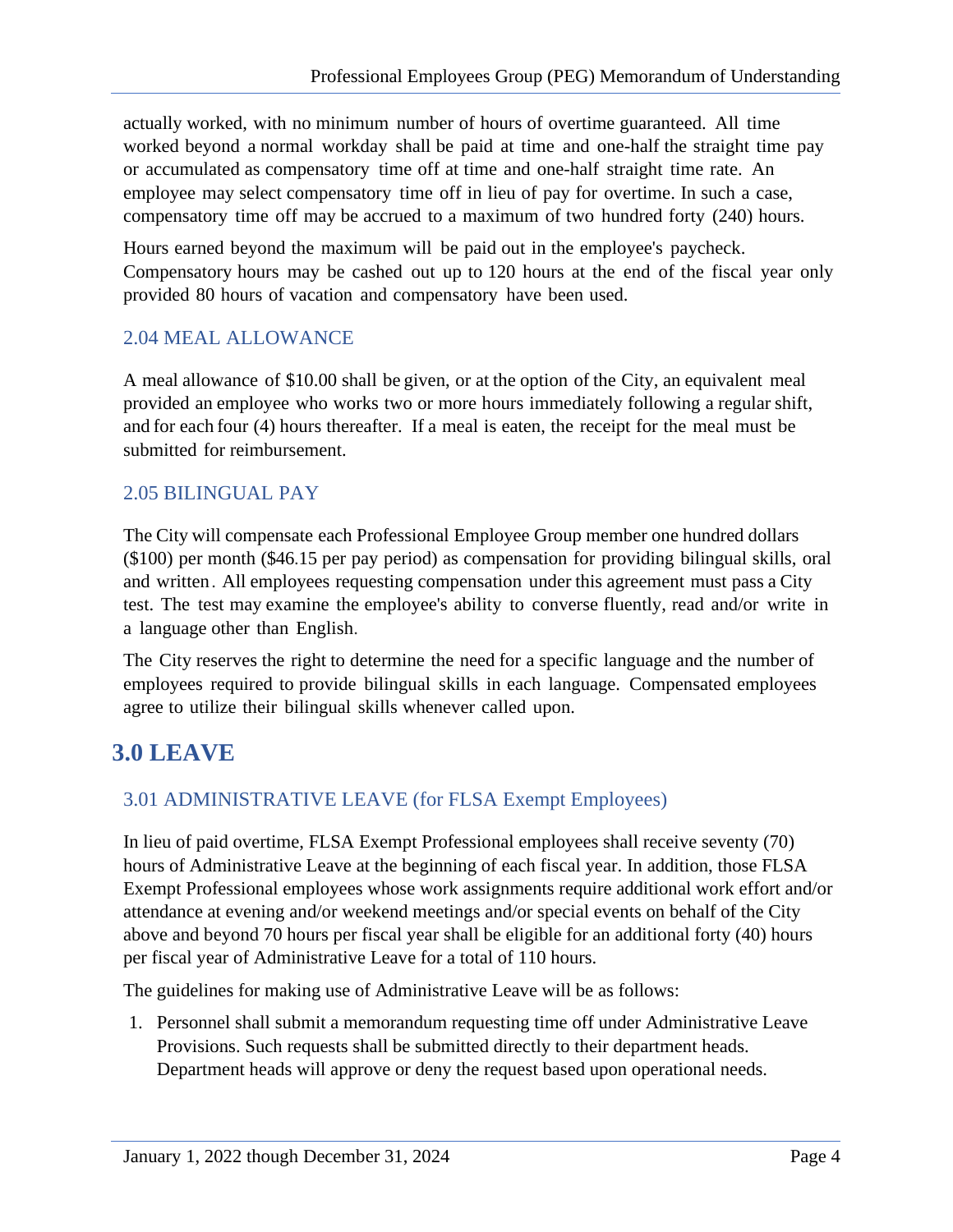- 2. The use of Administrative Leave is not automatic and is subject to approval as stated above.
- 3. Administrative Leave is based on the City's fiscal year and therefore runs from July 1 to June 30.
- 4. For fiscal year 2021-2022, unused Administrative Leave may be accumulated up to a maximum of two hundred and forty (240) hours or may be cashed out as requested by the employee at the end of the fiscal year only. Said payment shall be based upon the employee's salary rate at the time of the cash out request. The unused 240-hour accumulation does not include the Additional Administrative Leave identified in Section 2.01(8) below.
- 5. Effective calendar year 2023, and every calendar year thereafter, under the following conditions FLSA exempt employees may make an irrevocable election to sell back to the City accrued administrative leave per fiscal year at the employee's base rate of pay. FLSA exempt employees may make an irrevocable election to sell back to the City up to seventy (70) hours. At the time of distribution, the following must be true:
	- The employee is in good standing and meeting performance expectations on the last performance evaluation received.
	- The employee must have taken a minimum of eighty (80) hours of vacation, holiday and/or administrative leave in the preceding twelve (12) months.

Requests to sell back administrative leave must be received by Payroll no later than December 31 for the following year's election.

The City makes no representation as to the tax consequences of an employee cashing out accrued leave. It is the employee's sole responsibility to address the tax consequences of cashing out accrued leave.

- 6. Administrative Leave for employees hired after July 1 or leave prior to June 30th of the following year will be prorated.
- 7. Employees may not use Administrative Leave during their first six months of service. Exceptions to this rule may be granted by Department Heads and the City Manager.
- 8. The first 10 (ten) hours of additional Administrative Leave awarded will be deposited in the same leave bank as regular, recurring Administrative Leave, (70 hours). Additional Administrative Leave awarded above 10 hours will be loaded in a separate Administrative Leave bank and must be used during the fiscal year awarded. These hours are awarded for the prior year's work and may not be accumulated or cashed out.
- 9. Upon separation from the City or upon the start of an extended leave from City employment (e.g. military duty, etc.), employees shall receive cash payment on a prorated basis for unused Administrative Leave. Said payment(s) shall be based upon the employee's accrued Administrative and base salary rate at the time of separation or upon the start of an extended leave from City employment.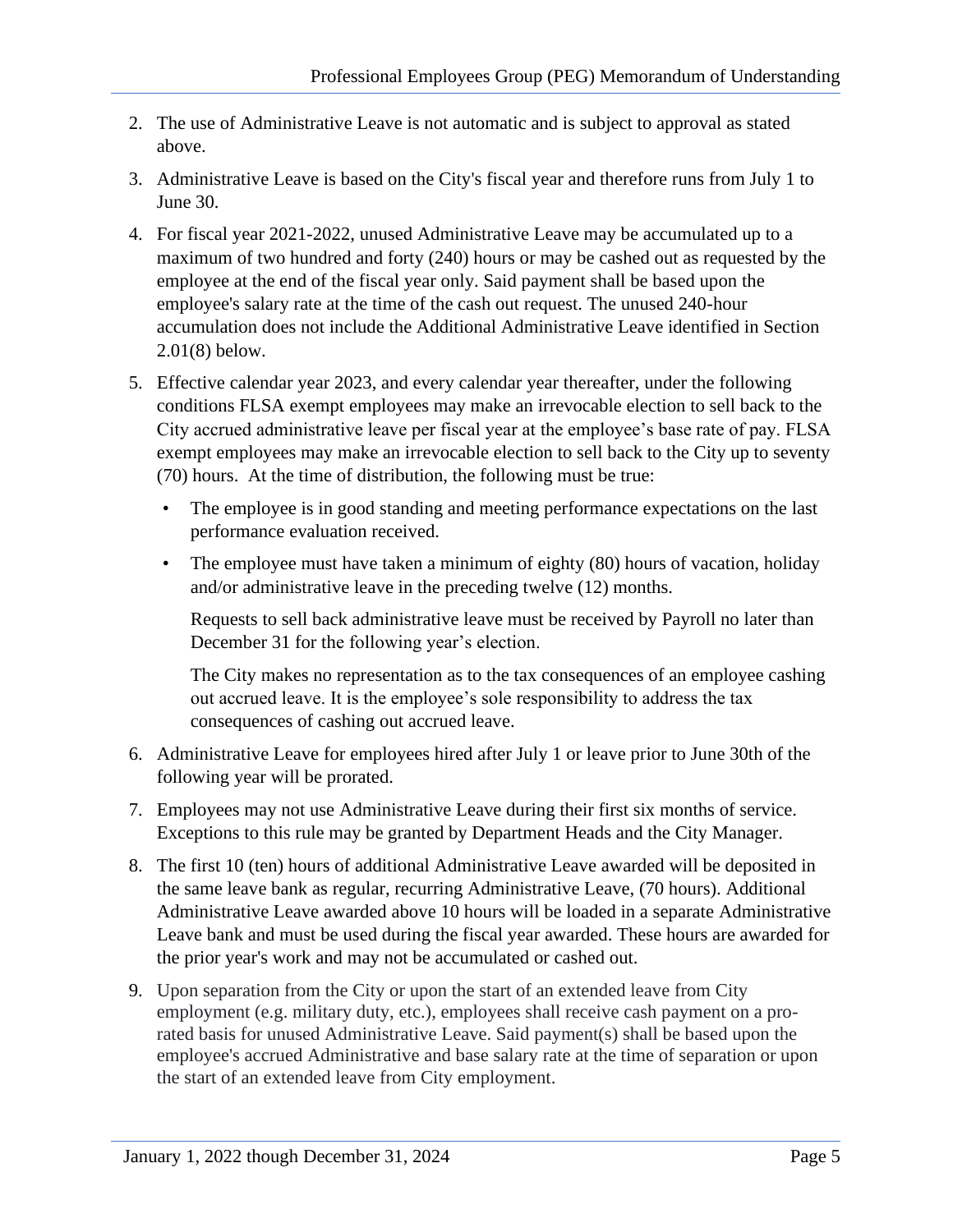The award of Administrative Leave is subject to the recommendation of the Department Head and approval by the City Manager.

### <span id="page-8-0"></span>3.02 BEREAVEMENT LEAVE

Employees shall be granted paid bereavement leave not to exceed (5) workdays upon the death of an employee's immediate family. The five days may be taken non-consecutively. Close relatives are defined as mother, father, sister, brother, spouse, child, grandparent, grandchild, father-in-law, mother-in-law, sister-in-law, brother-in-law, stepfather, stepmother, stepchild, domestic partner, and other individuals residing in the household for whom the employee has legal guardianship. In addition, employees may be granted one (1) workday paid bereavement leave to attend the funeral of a close relative not in the employee's immediate family (for example, aunts, uncles, nephews, nieces, or spouse/domestic partner's close relatives as defined above.) Employees shall also be granted time off to attend funerals of fellow employees consistent with the operating requirements.

## <span id="page-8-1"></span>3.03 HOLIDAYS

| New Year's Day                               | January 1               |
|----------------------------------------------|-------------------------|
| Martin L. King Jr. Birthday                  | 3rd Monday in January   |
| Presidents' Day                              | 3rd Monday in February  |
| <b>Memorial Day</b>                          | 3rd Monday in May       |
| Juneteenth (beginning calendar year<br>2023) | June 19                 |
| Independence Day                             | July 4                  |
| Labor Day                                    | 1st Monday in September |
| Veteran's Day                                | November 11             |
|                                              | 4th Thursday in         |
| Thanksgiving Day                             | November                |
| Friday after Thanksgiving                    | 4th Friday in November  |
| Christmas Eve                                | December 24             |
| Christmas Day                                | December 25             |

The City shall observe the following guaranteed holidays:

Effective fiscal year 2022-2023, each employee shall also be granted 24 hours floating holiday time each fiscal year, which may be scheduled for use upon approval. All floating holidays must be used within the fiscal year earned and may not be cashed out. In the event a designated holiday falls upon a normal day off, which is a Saturday, the employee shall observe the previous day off as the holiday. In the event a designated holiday falls on a normal day off, which is a Sunday, the employee shall observe the following day as the holiday.

Should the holiday fall on a Dark(non-working) Friday, eight (8) additional floating holiday hours shall be added to each employee's floating holiday bank in the pay period immediately before the holiday.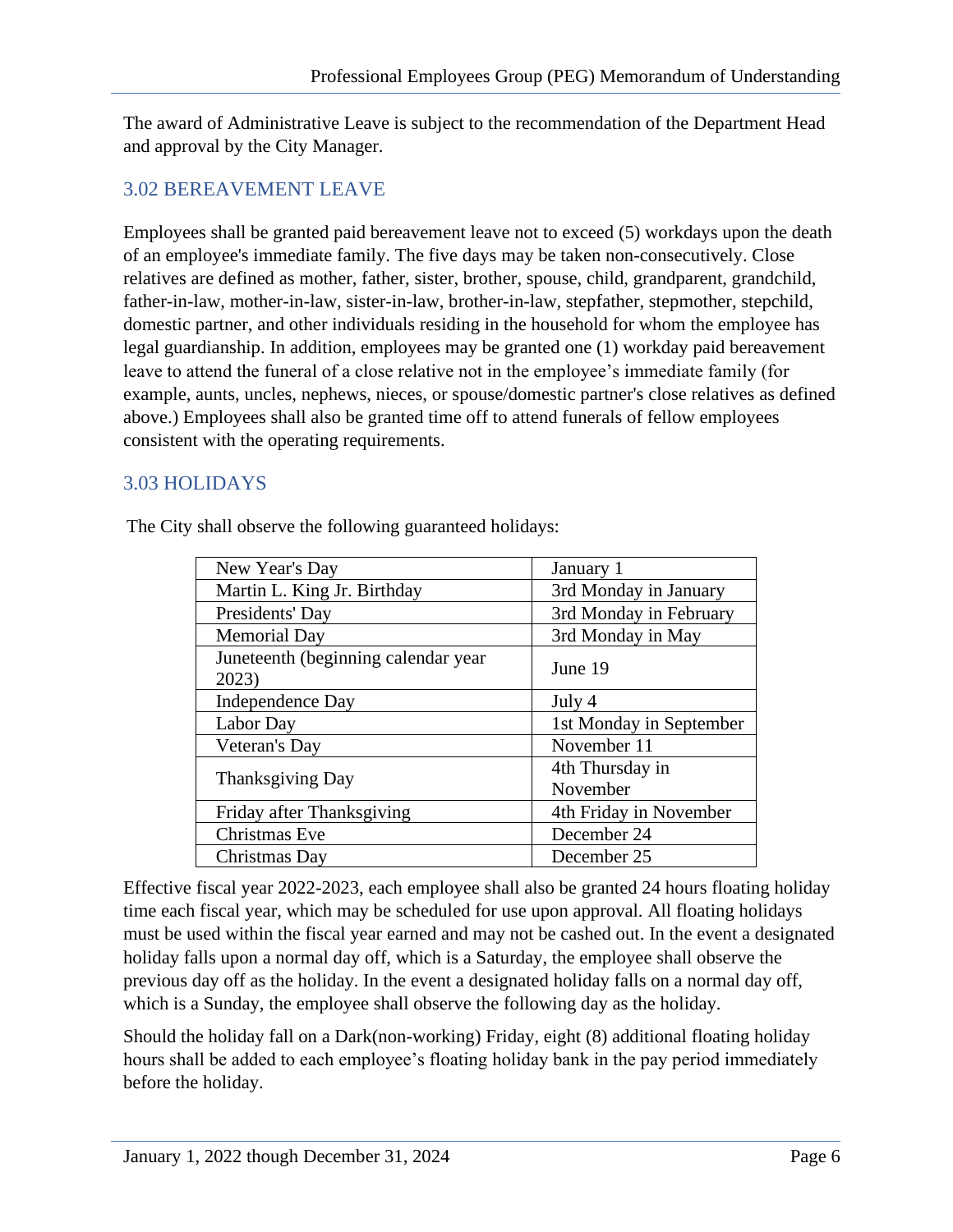## A. CHRISTMAS EVE OBSERVANCE

<span id="page-9-0"></span>If Christmas Day falls on a Saturday, the Christmas Day holiday is observed on Friday; the Christmas Eve holiday is then observed on Thursday. If Christmas Day falls on a Sunday, the Christmas Day holiday is observed on Monday and the Christmas Eve holiday is observed on Friday.

### <span id="page-9-1"></span>B. COMPENSATION FOR HOLIDAYS WORKED

Prior approval for holiday work must be obtained from the City Manager, except in an emergency situation where said approval cannot be obtained. Work performed on a holiday shall be compensated at time and one-half the straight time hourly rate, in addition to regular salary.

### <span id="page-9-2"></span>3.04 JURY LEAVE

An employee summoned to jury duty or summoned as a witness in a City-related matter shall not suffer a loss of pay or other benefits by reason of said service. Employees shall not be required to report to work on any day when responding to said summons. Employees are required to submit verification of jury leave attendance to their supervisor promptly upon return to work. The juror badge attached to the jury summons notice does not qualify as verification of attendance.

# <span id="page-9-3"></span>3.05 MILITARY LEAVE

Military leave shall be granted in accordance with the provisions of State Law. All employees entitled to military leave shall give their department head an opportunity within the limits of military requirements, to determine when such leave shall be taken.

# <span id="page-9-4"></span>3.06 OCCUPATIONAL INJURY LEAVE

For employee injury or disability falling within the provisions of the State Worker's Compensation Disability Act, additional compensation equal to the difference between eightyfive percent (85%) of said employee's regular pay and their disability compensation allowance shall be paid for a total not to exceed 176 hours per year, or equal to one-half the amount of the employee's accumulated sick leave whichever is greater. In no case shall the employee's compensation while on occupational injury leave be less than the employee's regular pay, nor shall the employee's compensation while on occupational injury leave be greater than the employee's regular pay. Included in the calculation of the 176 hours granted will be compensation for any waiting period. Following exhaustion of this benefit, an employee may utilize accumulated sick leave to the extent available to make up the difference between said employee's regular pay and their disability compensation insurance.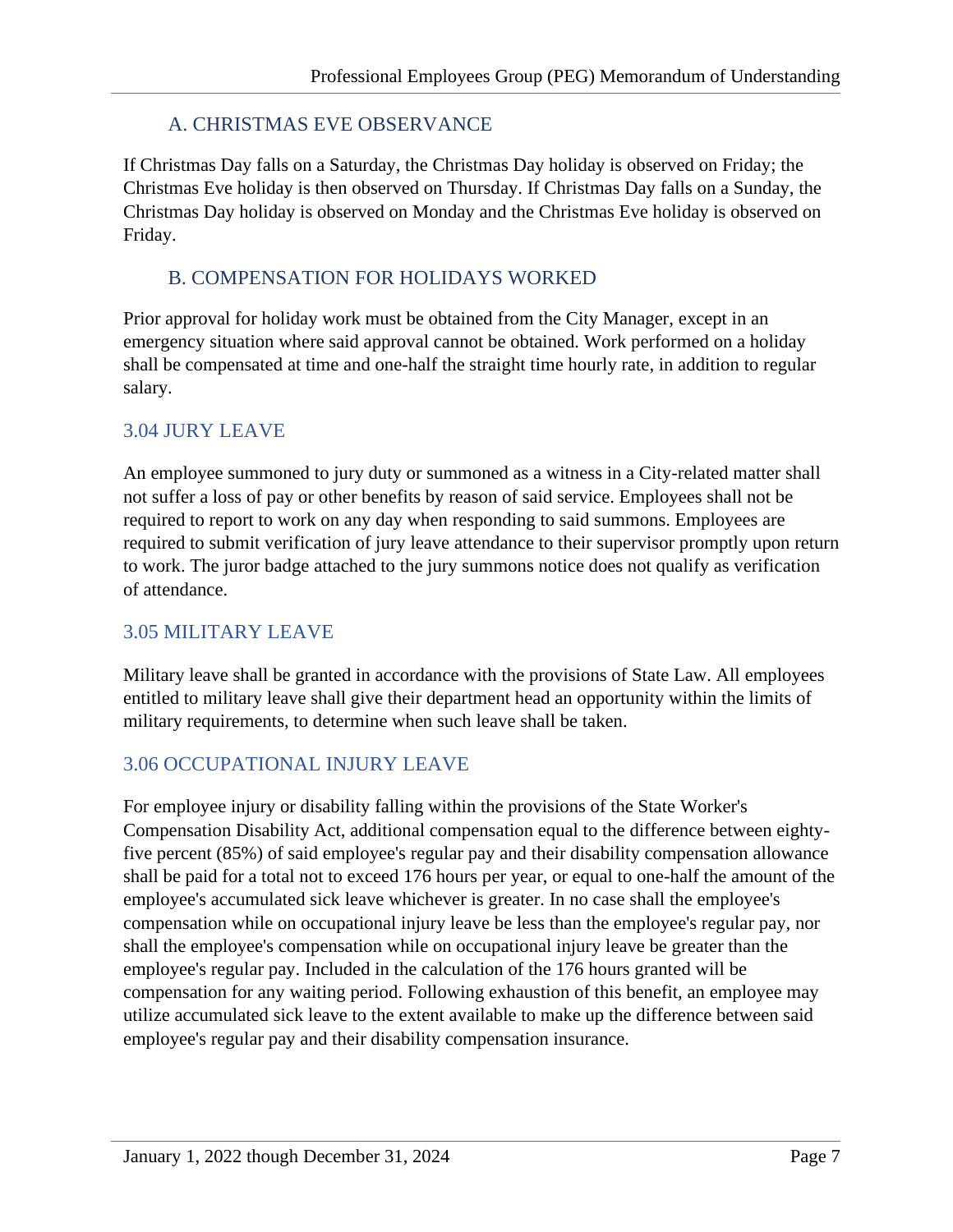### <span id="page-10-0"></span>3.07 PERSONAL LEAVE

The City shall allow twenty (20) hours per fiscal year of accumulated sick leave to be used for conducting personal or emergency business that cannot be conducted outside regular working hours. A maximum of eight (8) hours, not used during the fiscal year, may be accumulated in addition to the regular twenty (20) hour allowance, increasing the Personal Leave allowance to twenty-eight (28) hours within a fiscal year. In addition, employees who have accumulated a minimum of 100 hours of sick leave on July 1 of the fiscal year may utilize eight (8) additional hours of accumulated sick for Personal Leave during the ensuing fiscal year. Employees who have accumulated 200 hours of sick leave by the beginning of the fiscal year may utilize twelve (12) additional hours of accumulated sick leave for Personal Leave purposes. Personal Leave hours credited under this provision are non-cumulative.

The maximum number of Personal Leave hours available in any fiscal year is forty (40) hours, for an employee who is credited with the annual twenty (20) hours, accumulated the allowable eight (8) hours and is eligible for the additional twelve (12) hours if he/she has a cumulative balance of 200 sick leave hours on July 1st. The employee must request Personal Leave at least 48 hours (2 days) prior to time of utilization. In cases of need, the immediate supervisor may waive the 48-hour notification procedure.

### <span id="page-10-1"></span>3.08 SICK LEAVE

Employees shall earn eight (8) hours sick leave per month (3.69 hours per pay period) without limit on accumulation. Employees absent without pay for more than thirty-six (36) hours during a two week pay period shall not earn sick leave benefits for that pay period. Sick leave shall be taken in periods of no less than one- quarter hour.

Professional employees shall be allowed to convert sixty (60) hours of unused Sick Leave per fiscal year to their Vacation Time Bank provided the employee maintains a balance of four hundred eighty (480) hours of Sick Leave. Conversion of Sick Leave to Vacation Leave is on an hour-for-hour basis and may only take place at the end of each fiscal year.

1. Utilization

Sick leave may be utilized due to the employee's personal sickness, injury, maternity leave, sickness or injury in the immediate family, in accordance with the provisions outlined in Administrative Policy Memorandum No. 21, Administration of Sick Leave, which shall serve as the operating guideline for both employees and management. Employees shall, whenever possible, make appointments for medical, dental, and similar purposes on nonwork hours. If this is not possible, sick leave may be used for these purposes for a minimum of one hour and shall not exceed four (4) hours except in unusual circumstances.

2. Notice and Certification

In order to receive compensation while absent on sick leave, the employee or someone on their behalf shall notify their immediate supervisor prior to or within one (1) hour after the time set for reporting to work except in extenuating circumstances. When an absence is three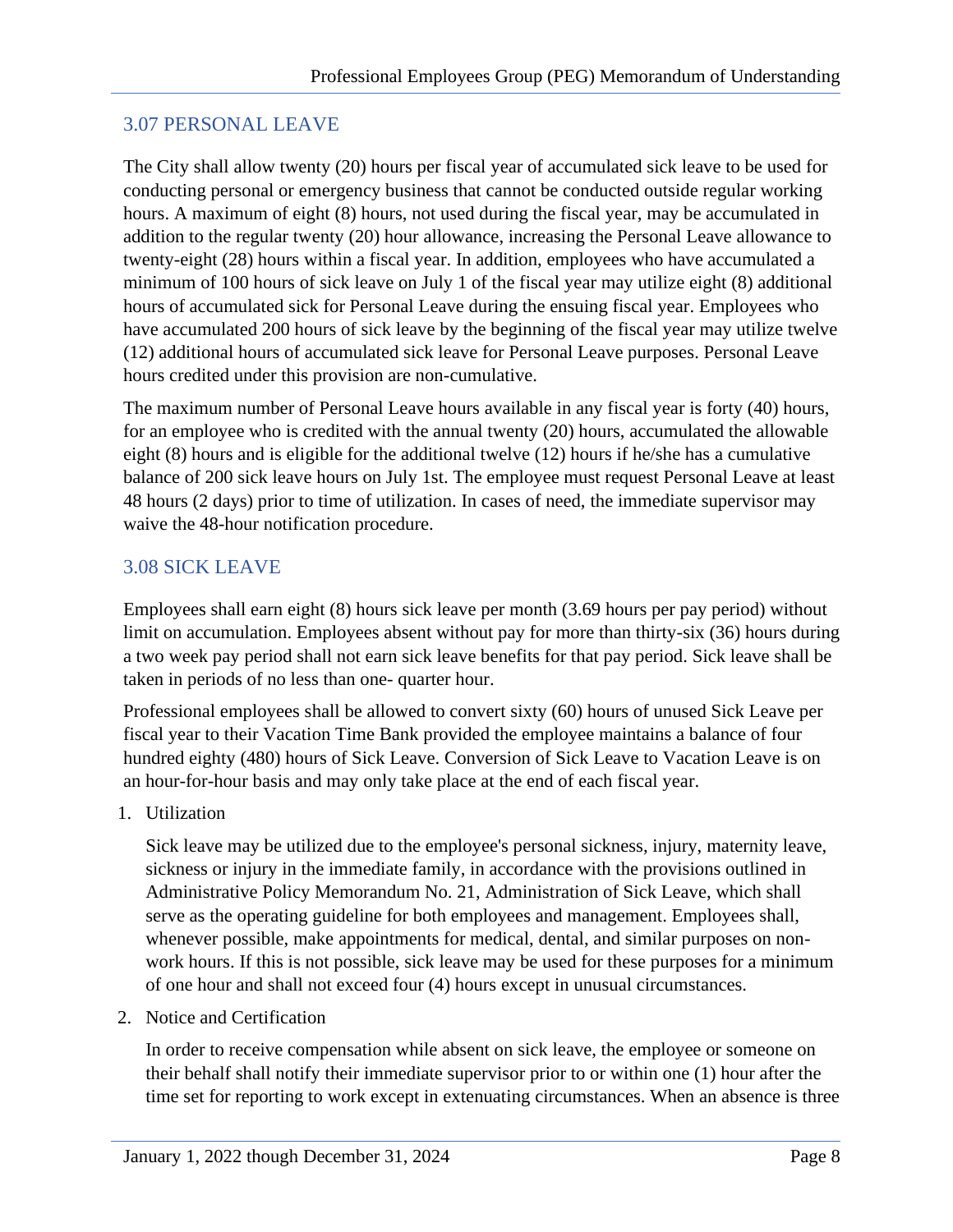(3) consecutive workdays or more, the employee may be required to file a physician's certificate confirming period(s) of disability due to illness/injury with the supervisor for forwarding to the Human Resources Director. When absence, is for three (3) consecutive workdays or more and is due to sickness or injury in the immediate family, the employee is required to file a physician's certificate stating family member's period(s) of disability due to illness/injury with the supervisor for forwarding to the Human Resources Director.

## <span id="page-11-0"></span>3.09 UNPAID LEAVE OF ABSENCE

The City Manager, upon written request of a full-time employee other than a probationary employee, may grant for the good of the service, a leave of absence without pay for a maximum period of one (1) year. The City Manager may grant an extension of an approved leave of absence without pay for an additional period, said extension not to exceed an additional one (1) year. Leave may be granted if it does not have an unduly adverse impact on the service, the purpose of the leave would be beneficial to the City, or would meet some pressing and extreme need of the employee. Leave hereby authorized may include major medical or disability leave, educational leave, maternity leave, and leave for any other purpose promoting the good of the service. Whenever granted, such leave shall be in writing and signed by the City Manager.

Upon expiration of such a leave, the employee shall be reinstated to the position held at the time the leave was granted and said employee shall retain their rights based on years of service earned prior to the leave of absence. Failure of the employee to report promptly at the expiration of the leave of absence or within a reasonable time after notice to return to duty shall terminate their right to be reinstated.

# <span id="page-11-1"></span>3.10 VACATION

Vacation leave shall be earned by all employees at the rates indicated in the following table. Employees may not use vacation leave during the first six months of service except during the Holiday Furlough period between Christmas Day and New Year's Day when City offices are closed to the public. Employees absent without pay for more than thirty-six (36) hours during a pay period do not earn vacation benefits for that pay period.

| <b>Years of Completed</b><br><b>Service</b> | <b>Bi-Weekly Accrual Rate</b> | <b>Annual Accrual Rate</b> |
|---------------------------------------------|-------------------------------|----------------------------|
| 0-3 Years                                   | 3.08 hours                    | 80 hours                   |
| 4-8 Years                                   | 4.62 hours                    | 120 hours                  |
| 9-12 Years                                  | 5.38 hours                    | 140 hours                  |
| $13-15$ Years                               | 6.15 hours                    | 160 hours                  |
| $16 + \text{years}$                         | 7.69 hours                    | 200 hours                  |

Employees shall accrue vacation leave time based on years of service and may accumulate up to two (2) times the annual accrual rate based on years of completed service.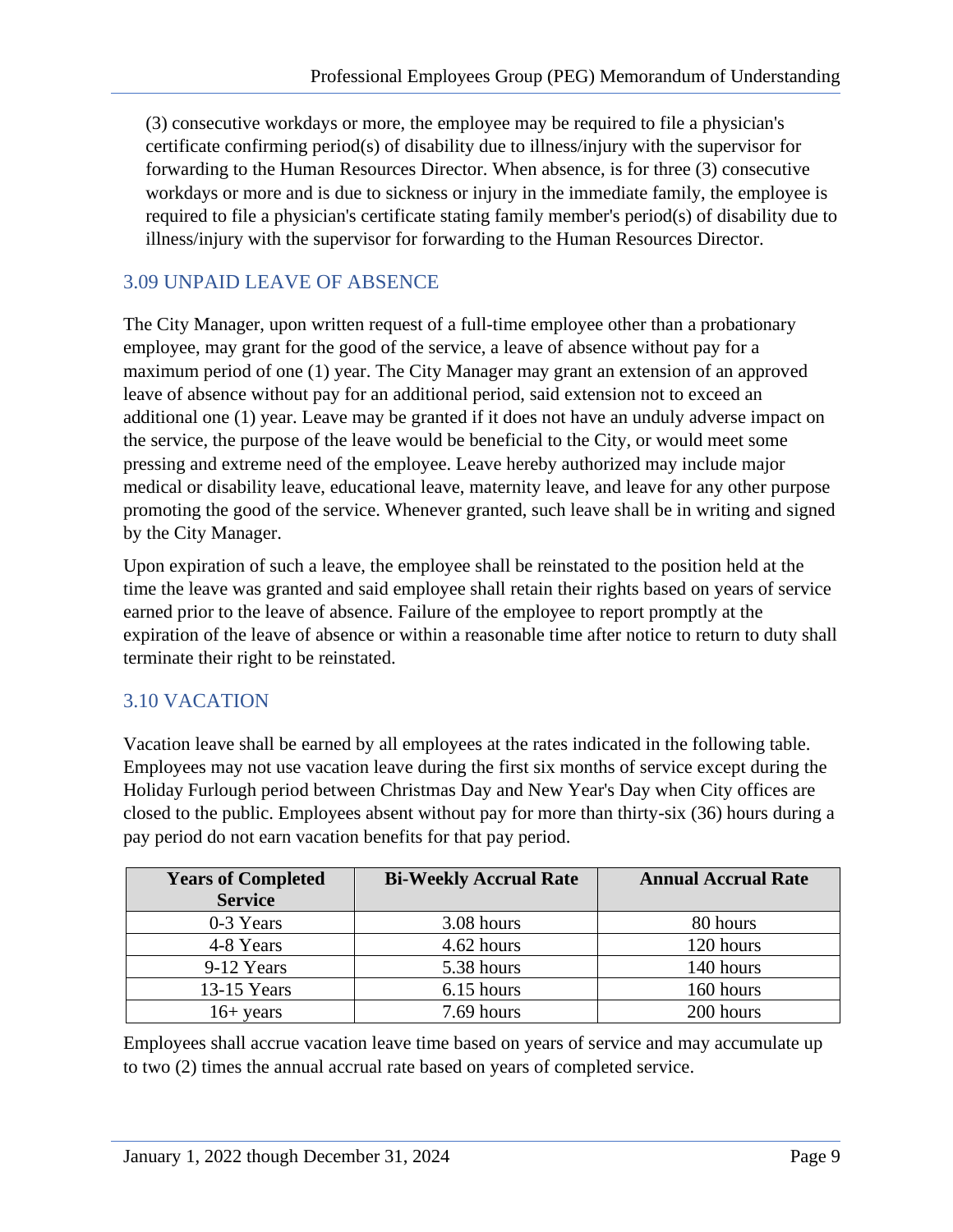Employees shall provide notice to their supervisor prior to taking vacation consistent with the table below.

| <b>Amount of Vacation</b><br><b>Requested</b> | <b>Prior Notice Required</b>                                                                              |
|-----------------------------------------------|-----------------------------------------------------------------------------------------------------------|
| 40-hour or more                               | 2 weeks                                                                                                   |
| Less than 40 hours                            | Day for day proportional period with a minimum of 24<br>hours (e.g. 3-days requested-3 days prior notice) |

<span id="page-12-0"></span>The supervisor may waive these notification periods.

#### A. Vacation Sell back

For calendar year 2022, employees shall have the option of receiving an annual cash payment for up to eighty (80) hours of Vacation Leave provided an eighty 80-hour vacation balance is maintained after cash out. Employee request for cash payment must be submitted to the Payroll Administrative Services Department no later than June 1st and cash payment shall be made at the end of the fiscal year.

Effective calendar year 2023, under the following conditions employees may make an irrevocable election to sell back to the City up to eighty (80) hours of accrued vacation leave per year at the employee's base rate of pay. At the time of distribution, the following must be true:

- The employee is in good standing and meeting performance expectations on the last performance evaluation received.
- The employee must have taken a minimum of eighty (80) hours of vacation and/or administrative leave in the preceding twelve (12) months.
- The employee must have a remaining balance of at least forty (40) hours following the sell back.

Requests to sell back vacation leave must be received by Payroll no later than December 31 for the following year's election and will be paid out in the last pay period of the fiscal year.

The City makes no representation as to the tax consequences of an employee cashing out accrued leave. It is the employee's sole responsibility to address the tax consequences of cashing out accrued leave.

Employees shall receive cash payment for unused vacation, payable at their current salary rate at the time of separation.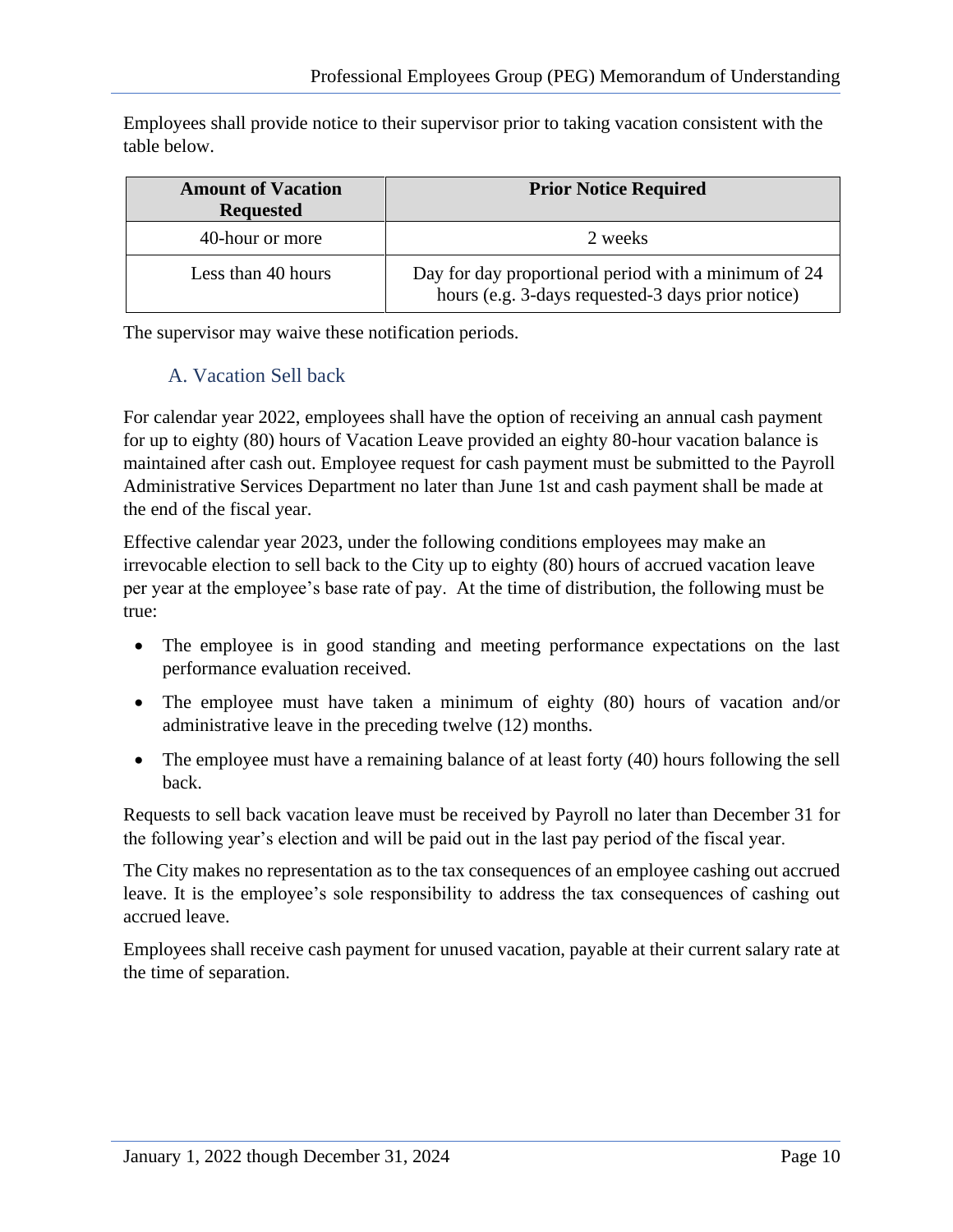# <span id="page-13-0"></span>**4.0 PROBATIONARY PERIOD**

The probationary period for all Professional Group employees shall be 2080 hours (12 months).

# <span id="page-13-1"></span>**5.0 HEALTH AND WELFARE BENEFITS**

# <span id="page-13-2"></span>5.01 MEDICAL PLAN

The City shall contribute to the cafeteria plan, up to Two Thousand Dollars (\$2000) per month toward the cost of medical, dental, and vision premiums for all bargaining unit members, regardless of the plan in which they are enrolled. This monthly contribution includes the City's basic employer contribution for health premiums under PEMCHA which City Council Resolution No. 2279-02 set as the minimum required under PEMCHA. Employees shall pay premium costs exceeding the City's maximum contribution amount.

The City agrees to advance the cost of medical, dental, and vision premiums when an employee is on leave without pay for medical reasons. Amounts advanced shall be limited to three (3) months and shall be due and payable to the City within six months of return to work or upon termination. Retirees may elect to continue coverage with the group medical plan at the retiree's cost.

Employees who are also covered for medical benefits through a spouse's or other alternative medical insurance coverage may elect not to enroll in a city group medical plan. In lieu of medical insurance premiums, the City will pay the employee who waives coverage, the amount of \$300.00 per month or \$138.46 per pay period. Employees may elect to receive this payment in cash, paid directly to the employee in their normal paycheck, or to have this amount deposited into the employee's deferred compensation account. Approval for the deferred compensation option is subject to acceptance of satisfactory certification of spousal or other alternative medical coverage by the Human Resources Department. Retirees may elect to continue coverage with the group medical plan.

The City will contribute to PERS health insurance premiums, for retirees who were covered by an MOU between the City and PEG at the time of their retirement and are enrolled in a PERS health plan, and for employees participating in the City's cafeteria plan described above, an amount equal to the City's basic employer contribution for health premiums which City Council Resolution No. 2279-02 set as the minimum required under PEMHCA.

The Professional Employees Group agrees to meet and confer with the City regarding the potential restructuring of employee medical insurance benefits, with the understanding that such discussions are not intended to reduce employee benefits, but rather, to assist the City in controlling its medical insurance costs and increase administrative flexibility.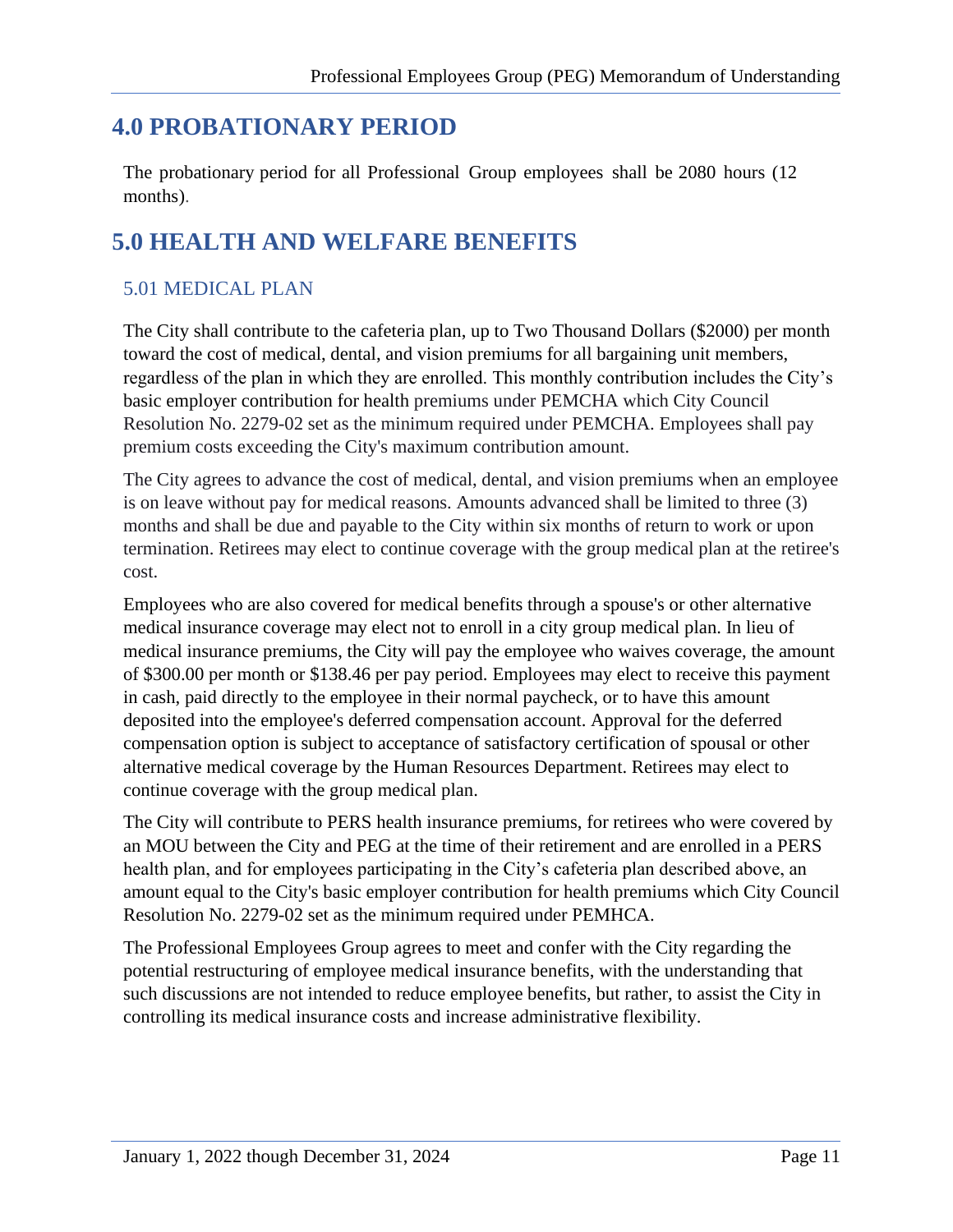#### <span id="page-14-0"></span>5.02 WEEKLY INCOME PLAN

The City agrees to pay a maximum of \$12.50 per month for premium for disability insurance coverage for represented employees. Employees shall be responsible for payment of monthly premiums in excess of \$12.50.

#### <span id="page-14-1"></span>5.03 LIFE INSURANCE

The City agrees to provide life insurance and AD&D coverage of \$100,000.

#### <span id="page-14-2"></span>5.04 LONG-TERM DISABILITY

The City agrees to pay \$12.50 per month per employee for long-term disability insurance coverage, which provides 60-day elimination period, and 60% benefits for a maximum monthly payment of \$7,000 at age 65. The City and the employee shall pay any increase in the monthly premium in excess of \$12.50 per month equally.

#### <span id="page-14-3"></span>5.05 COORDINATION OF BENEFITS

It is expressly understood that if eligibility for Weekly Income Plan and LTD overlaps, the LTD program benefit level shall be maintained as long as the same insurance carrier provides both plans.

# <span id="page-14-4"></span>**6.0 RETIREMENT BENEFITS**

#### <span id="page-14-5"></span>6.01 PUBLIC EMPLOYEES' RETIREMENT SYSTEM (PERS)

#### <span id="page-14-6"></span>A. CLASSIC MEMBERS

Consistent with its historical practice, the City paysto CalPERS the fullshare ofthe employee contributions to CalPERS and reports the payments as Employer Paid Member Contributions (EPMC). For classic members receiving payments based on the 2.5%at 55 formula, these payments are equal to 8% of the member employees' reportable income. For classic members receiving payments based on the 2% at 60 formula, these payments are equal to 7% of the member employees' reportable income.

2.5% at 55: Classic Members hired prior to November 24, 2010, are provided benefits under the CalPERS 2.5% at 55 retirement formula. Beginning June 5, 2006, the City and PEG agreed to employee cost-sharing. The historical cost-sharing payments made by these employees is asfollows:

- Effective June 5, 2006,  $3.5\%$ .
- Effective July 26, 2010,  $4.5\%$ .
- Effective February 12, 2013, 8%.
- Effective May  $25, 2015, 8.5\%$ .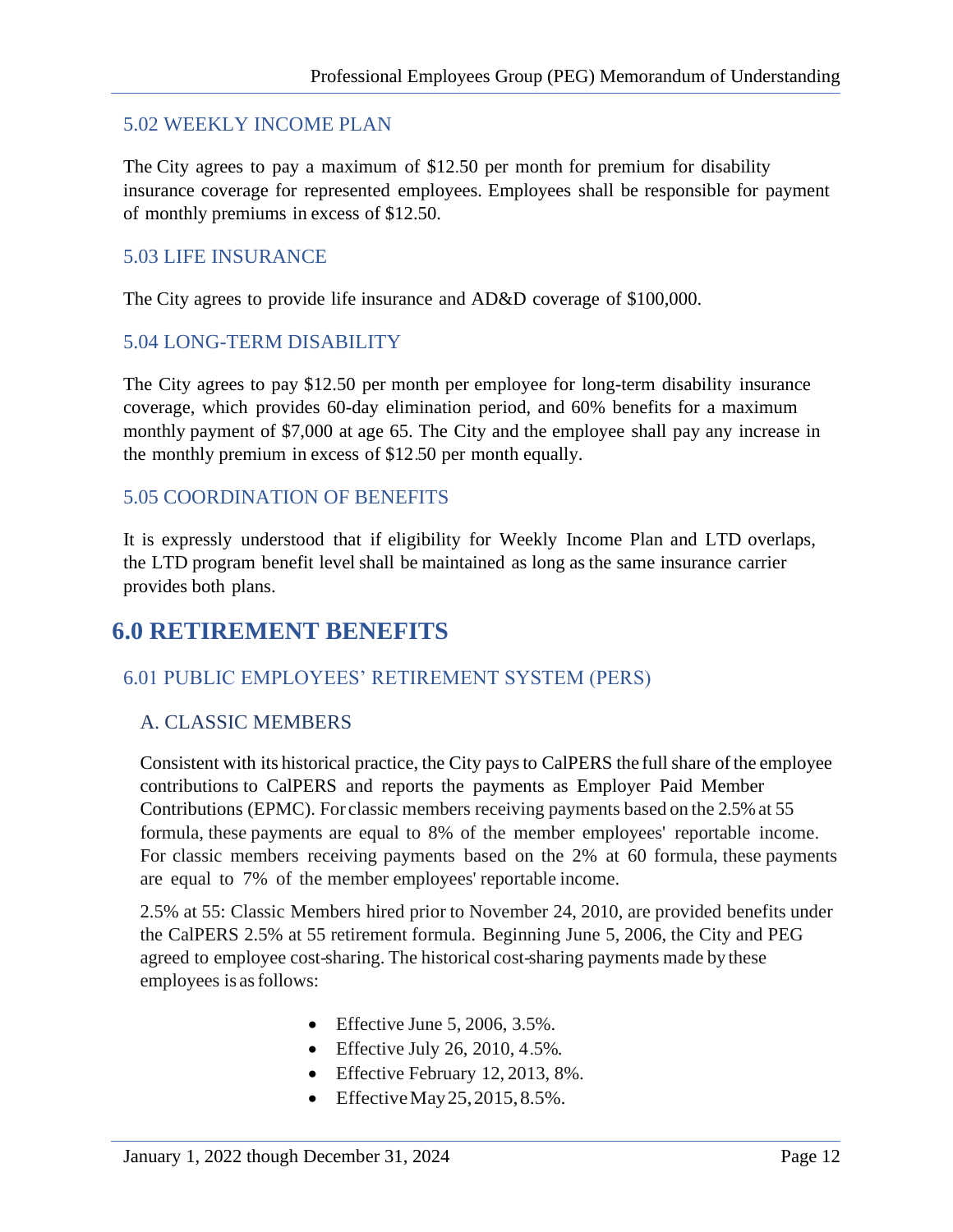- Effective June 22, 2015, 9%.
- Effective June 20, 2016, 9.5%.

2% at 60: Employees hired on or after January 1, 2011, are provided benefits under the CalPERS 2% at 60 retirement formula.The Parties also agree to employee cost-sharing to cover a portionofthe costs oftheCity'sCalPERS contributions.The historical cost-sharing payments made by these employees is as follows:

- Effective January 1, 2011, 7%.
- Effective May  $25, 2015, 7.5\%$ .
- Effective June 22, 2015,  $8\%$ .
- Effective June 20, 2016, 8.5%.

#### <span id="page-15-0"></span>B. NEW MEMBERS

CalPERS new members hired by the City on or after January 1, 2013, are provided pension benefits using a 2.0% at 62 formula effective January 1, 2013. CalPERS new member employees have historically contributed to the CalPERS system at the following rates:

- Effective January 1, 2013, 7%
- Effective May 29, 2015, 7.5%
- Effective July 1, 2015, 8%
- Effective July 1, 2016,  $8.5\%$

### <span id="page-15-1"></span>6.02 MILITARY BUYBACK

The City has amended the PERS contract to allow for the military buy-back provisions at employee's cost.

# <span id="page-15-2"></span>**7.0 MISCELLANEOUS PROVISIONS**

### <span id="page-15-3"></span>7.01 EDUCATIONAL REIMBURSEMENTS

When an employee voluntarily and with prior approval of their department head, PEG Unit Leaders and the City Manager or designee undertakes an education or training program that will improve their skills and abilities in relation to the job, the City will reimburse the employee upon successful completion of the course for the cost of the course or training. The reimbursement will be limited to an aggregate annual cap of \$9,000 for all Professional Group members, to be distributed by the Professional Group in accordance with its own procedure. If the books are turned over to the City upon course completion, the City shall reimburse the employee for the costs of the books. Where the class is of unusual value and cannot be scheduled during the employee's off hours, the employee may be excused at no loss of pay.

For purposes of this Section, costs incurred by employees for obtaining and maintaining professional certification or registration, including but not limited to AICP and Registered Civil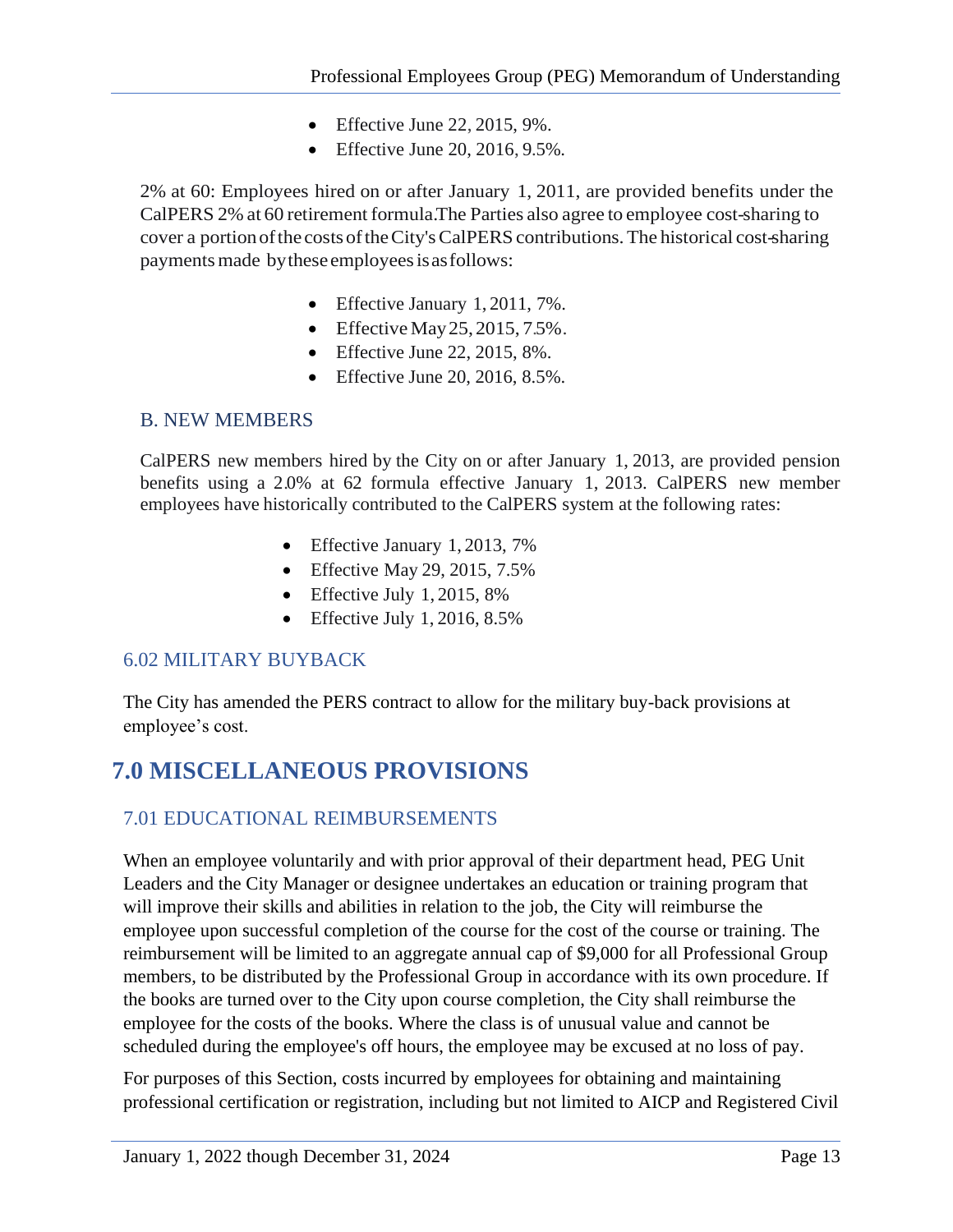Engineer status, shall be reimbursable so long as conditions of approval and course completion are met.

## <span id="page-16-0"></span>7.02 FLEXIBLE SCHEDULING

Flexible scheduling is available to employees when the schedule is mutually agreeable between the employee and the supervisor. Flexible scheduling may be implemented only when it is determined that such arrangements will not interfere with service delivery and general operational effectiveness. It is expressly understood that flexible scheduling shall not apply to any operation in which the staffing level is insufficient to provide continuous service availability during normal operating hours. Flexible scheduling shall include work from home agreements subject to the City's Telecommute policy.

## <span id="page-16-1"></span>7.03 SAFETY SHOE/EQUIPMENT PURCHASE

The City agrees to pay eligible bargaining unit employees (those required to purchase and wear construction type, hard-soled boots to be worn on the job consistently) \$300.00 in the second pay period of each fiscal year. The Safety Committee shall develop a list of available boots meeting these requirements. Classifications required to wear construction type, hard-soled boots consistently are:

- Engineer I, II, III
- Environmental Programs Inspector
- Senior Building/Code Compliance Inspector
- Building/Code Compliance Inspector

Employees who have occasion to wear construction type, hard-soled boots on an inconsistent or incidental basis, who believe that a City-paid pair of safety shoes are required or needs replacement, shall contact their department head or designee, who shall determine available allowance and authorize a safety shoe purchase.

An employee may elect to receive City-paid basic prescription safety glasses no more than once every two years, based on the employee's VSP eligibility period. "Basic prescription safety glasses are defined as those furnished with shatterproof lenses, scratch-resistant coating, tinting, and side shields, but not including cosmetic lens treatments such as grinding or upgraded frames."

### <span id="page-16-2"></span>7.04 ACCESS TO THE MEMORANDUM OF UNDERSTANDING

The City agrees to post a PDF copy of the approved Memorandum of Understanding and any Side Letter Agreement on the Human Resources SharePoint page accessed via the Union.

### <span id="page-16-3"></span>7.05 JOB DESCRIPTIONS

The City and Professional Group agrees to jointly review all future amended and new job descriptions. The City agrees to give the Professional Group two weeks' notice prior to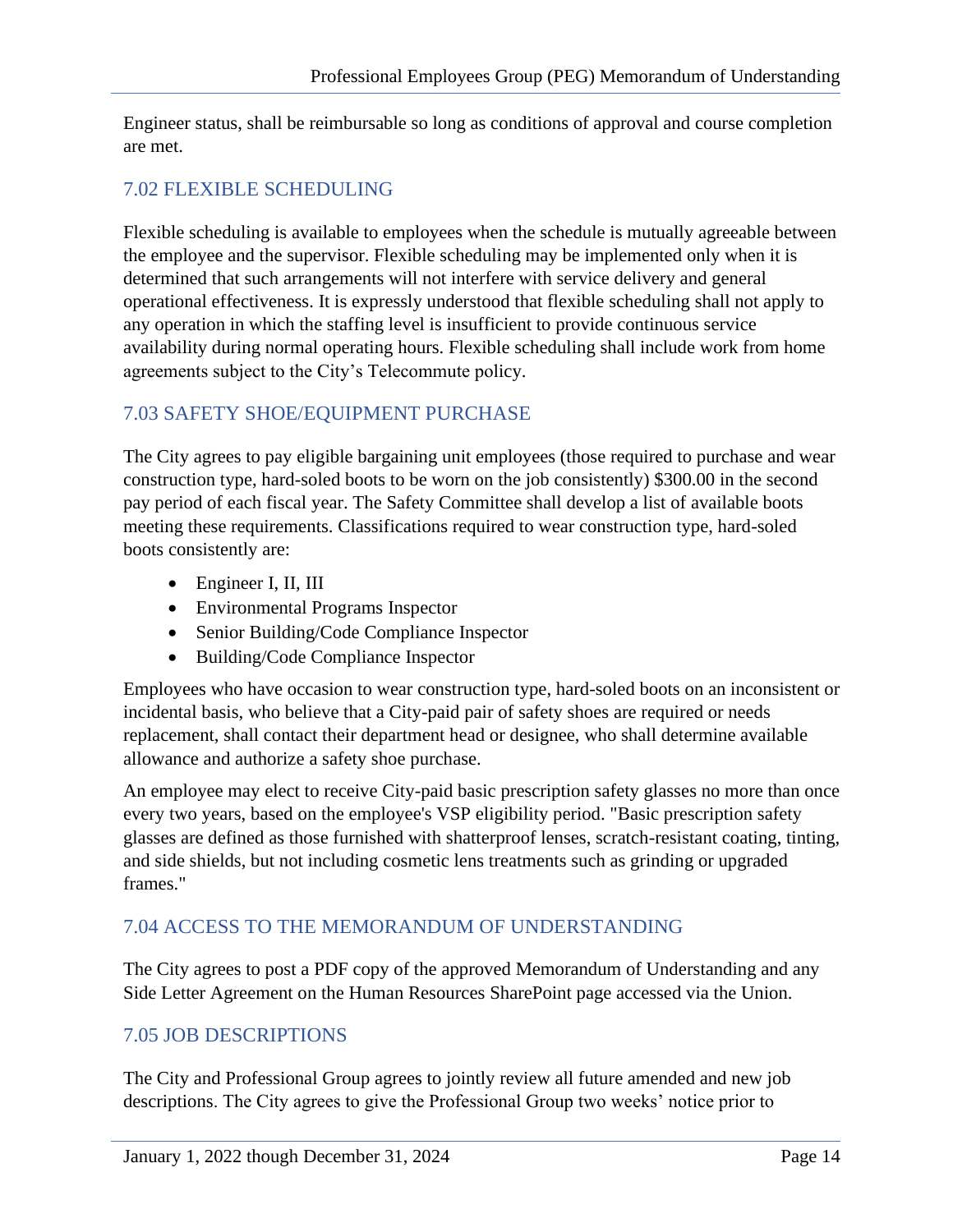submittal of the descriptions to the City Council for approval. Upon Notice to the City, The Professional Group may request to meet and confer, regarding the modifications of current job descriptions or the creation of new job descriptions. No new or amended job descriptions shall be forwarded to the City Council or posted unless and until the Professional Group has had the opportunity to review them.

# <span id="page-17-0"></span>**8.0 GRIEVANCE PROCEDURE**

A grievance shall be defined as any dispute, which involves the interpretation or application of the agreement and scope of representation. At the time of initial filing of a grievance involving a disciplinary matter, the employee must elect to utilize either the grievance procedure contained in the Memorandum of Understanding or the grievance procedure outlined in the City Personnel Rules, Section 12.00. Election of either procedure shall preclude utilization of the other.

Grievance submitted in writing pursuant to this provision shall cite the section of the MOU alleged to have been violated. The parties recognize disputes shall be resolved expeditiously at the lowest possible administrative level, notwithstanding the right and desirability of the employee or Professional Group to bypass the initial steps if the case involves decision making at a higher administrative level.

#### Step 1:

The employee and/or their representative may present the grievance informally, in writing, or orally, to the immediate supervisor within ten (10) working days of the occurrence of the dispute orten (10) working daysfrom such time asthe employee or Professional Group could have reasonably been aware of the occurrence. The supervisor shall respond within ten (10) days of submittal by/or discussion with the grievant.

#### Step 2:

Should the grievance remain unresolved at Step 1, the grievance may be submitted to the department head or their designee within ten (10) working days of the discussion held in Step 1. A written response will be given to the employee and the Professional Group within seven (7) working days of submittal to the department head or their designee.

#### Step 3:

Should the matter remain unresolved, the grievance will be submitted to the City Manager or designee and assigned Professional Group representative (as selected by the Professional Group who shall meet within twenty (20) working days of receipt of the grievance from Step 2 and attempt to resolve the grievance. The City Manager or designee shall provide a written response within ten (10) working days of the date of the discussion with the Professional Group.

#### Step 4:

Should the matter remain unresolved, either party may request the involvement of a Factfinder within thirty (30) days of the meeting held in Step 3. The names of five (5)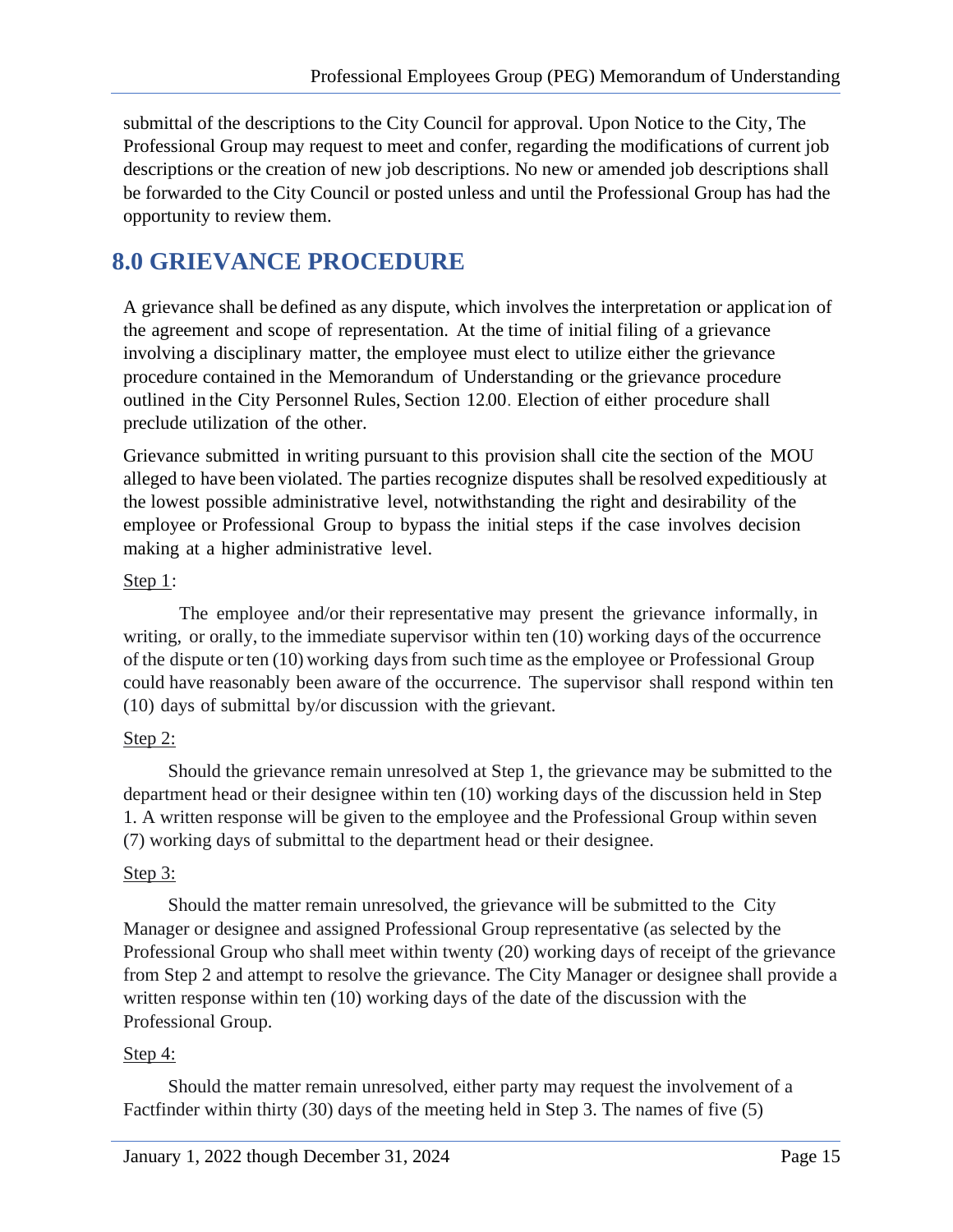Factfinders shall be obtained from the State of Conciliation Service. The City and Professional Group shall alternatively strike names from the list beginning by a coin flip until one name remains. The City and the Professional Group agree to divide the cost equally of said Factfinder. The Factfinder designated to hear the dispute shall be authorized to submit a recommendation to the parties to resolve the dispute. Said recommendation must be accepted by both the Professional Group and the City Council in order to become effective. In the event either party rejects the recommendation the action previously taken, or any compromise settlement reached in Steps 1 through 3 of the grievance procedure shall stand, or other action by the City Council, or the Professional Group may be considered.

The Factfinder shall have no power to make recommendation, which would change, add, delete, or otherwise amend this Agreement, Rules, Regulations or Resolution of the City by reason of their recommendation, but shall be limited to the interpretation thereof. Parties who have direct knowledge of circumstances relating to the grievance may be present at the request of either party during any stage of proceedings. In the case of employees, they shall be compensated at their regular rate of pay for actual time spent at such meetings. The time between the steps of the procedure may be extended by mutual agreement; all requests for and agreements to extend the deadline shall be confirmed in writing. Failure by the employee or Professional group to follow the time limits unless extended by mutual agreement shall cause the grievance to be considered withdrawn. Failure by the City to follow time limits unless extended by mutual agreement shall cause the grievance to be settled in favor of the employee.

# <span id="page-18-0"></span>**9.0 MISCELLANEOUS**

The City agrees to continue all existing conditions and provisions of the current Memorandum of Understanding in full force and effect for the duration of the Agreement.

# <span id="page-18-1"></span>**10.0 SEVERABILITY**

Should any section, clause, or provision of the Memorandum of Understanding be declared illegal by final judgment of a court of competent jurisdiction, such invalidation of such section, clause, or provision shall not invalidate the remaining portions hereof, and such remaining portions shall remain in full force and effect for the duration of this Memorandum of Understanding.

# <span id="page-18-2"></span>**11.0 SURVEY DATA**

The City agrees to make available to Professional Group bargaining representatives, all compensation and benefits comparison data compiled by the City's negotiations team.

# <span id="page-18-3"></span>**12.0 DURATION**

This agreement shall continue in full force and effect from January 1, 2022, through December 31, 2024.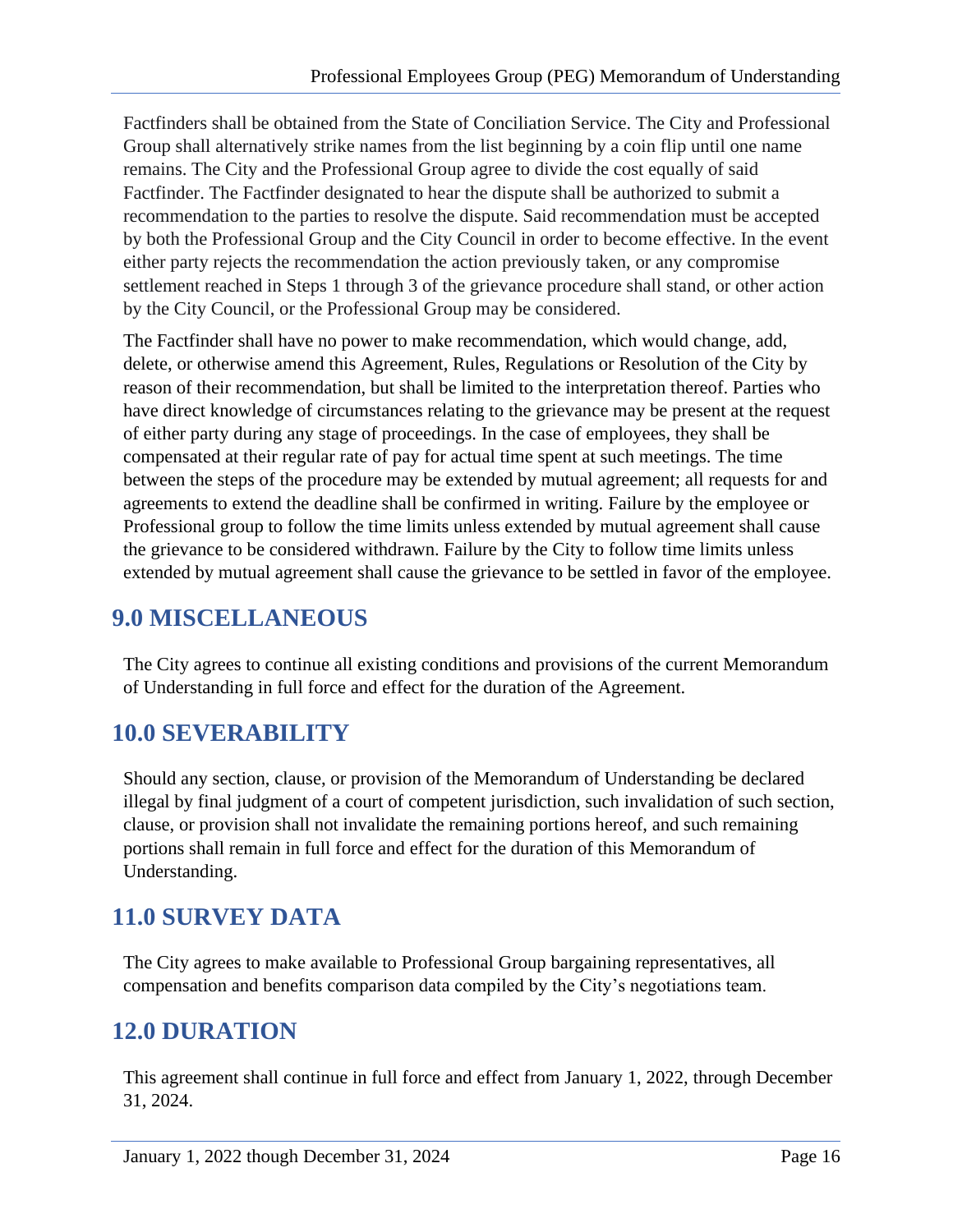#### FOR THE CITY OF UNION CITY: FOR THE PROFESSIONAL

# EMPLOYEES' GROUP:

 $5$ /26/200  $\frac{1}{2}$   $\frac{1}{2}$   $\frac{1}{2}$   $\frac{1}{2}$   $\frac{1}{2}$   $\frac{1}{2}$ 

DocuSigned by: If Bailey

5/26/2022

 $\frac{JUT}{J}$  Dally 5/26/2022<br>Jeff Bailey, Union City Negotiator Date Valerie Avendano Date

Trish Heuer Date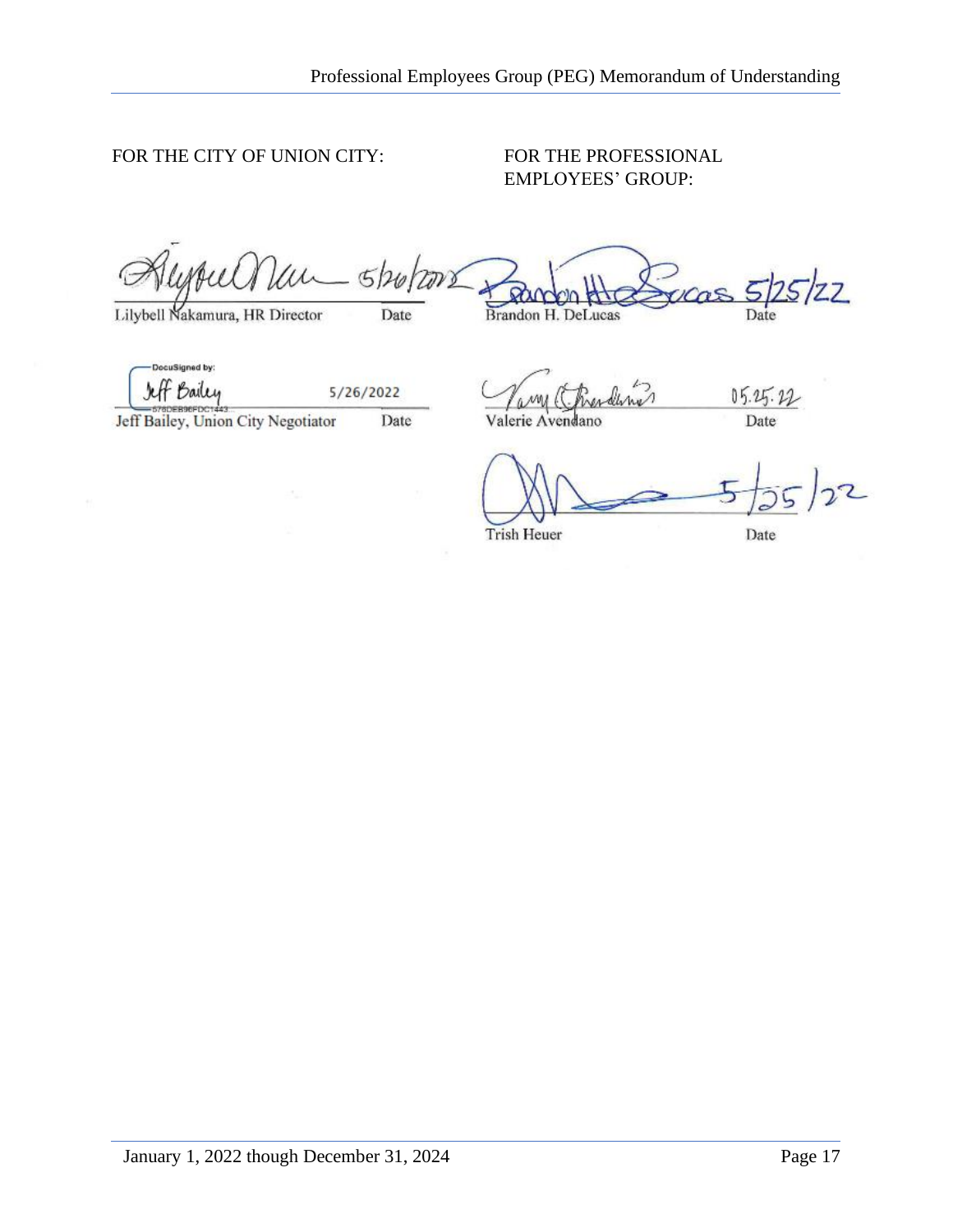| Number | <b>Classification Title</b>                 | <b>FLSA</b> |
|--------|---------------------------------------------|-------------|
| 30060  | Accountant                                  | Non-Exempt  |
| 30250  | <b>Assistant Planner</b>                    | Non-Exempt  |
| 30230  | <b>Associate Planner</b>                    | Non-Exempt  |
| 30090  | <b>Case Manager</b>                         | Non-Exempt  |
| 30275  | <b>Emergency Services Coordinator</b>       | Non-Exempt  |
| 30150  | Engineer I (Civil)                          | Non-Exempt  |
| 30130  | Engineer II (Civil)                         | Non-Exempt  |
| 30120  | Engineer III (Civil)                        | Non-Exempt  |
| 30030  | <b>Environmental Analyst I</b>              | Non-Exempt  |
| 30031  | <b>Environmental Analyst II</b>             | Non-Exempt  |
| 30040  | <b>Environmental Programs Inspector</b>     | Non-Exempt  |
| 30095  | Homeless Program Coordinator                | Non-Exempt  |
| 30080  | <b>Intervention Counselor</b>               | Non-Exempt  |
| 30065  | Payroll Technician                          | Non-Exempt  |
| 30100  | <b>Recreation Supervisor</b>                | Non-Exempt  |
| 30020  | <b>Senior Accountant</b>                    | Non-Exempt  |
| 30210  | <b>Senior Planner</b>                       | Non-Exempt  |
| 30400  | Senior Recreation Supervisor                | Non-Exempt  |
| 30260  | Senior Systems Analyst                      | Non-Exempt  |
| 30310  | <b>Sustainability Analyst I</b>             | Non-Exempt  |
| 30320  | <b>Sustainability Analyst II</b>            | Non-Exempt  |
| 30053  | <b>Building/Code Compliance Coordinator</b> | Exempt      |
| 30055  | Senior Building/Code Compliance Inspector   | Non-Exempt  |
| 30265  | <b>Systems Analyst</b>                      | Non-Exempt  |
| 30501  | <b>Transit Planner-Assistant</b>            | Non-Exempt  |
| 30502  | <b>Transit Planner-Associate</b>            | Non-Exempt  |
| 30503  | <b>Transit Planner-Senior</b>               | Non-Exempt  |
| 30270  | Web and Database Administrator              | Non-Exempt  |

# <span id="page-20-0"></span>**Appendix A: Bargaining Group Classifications**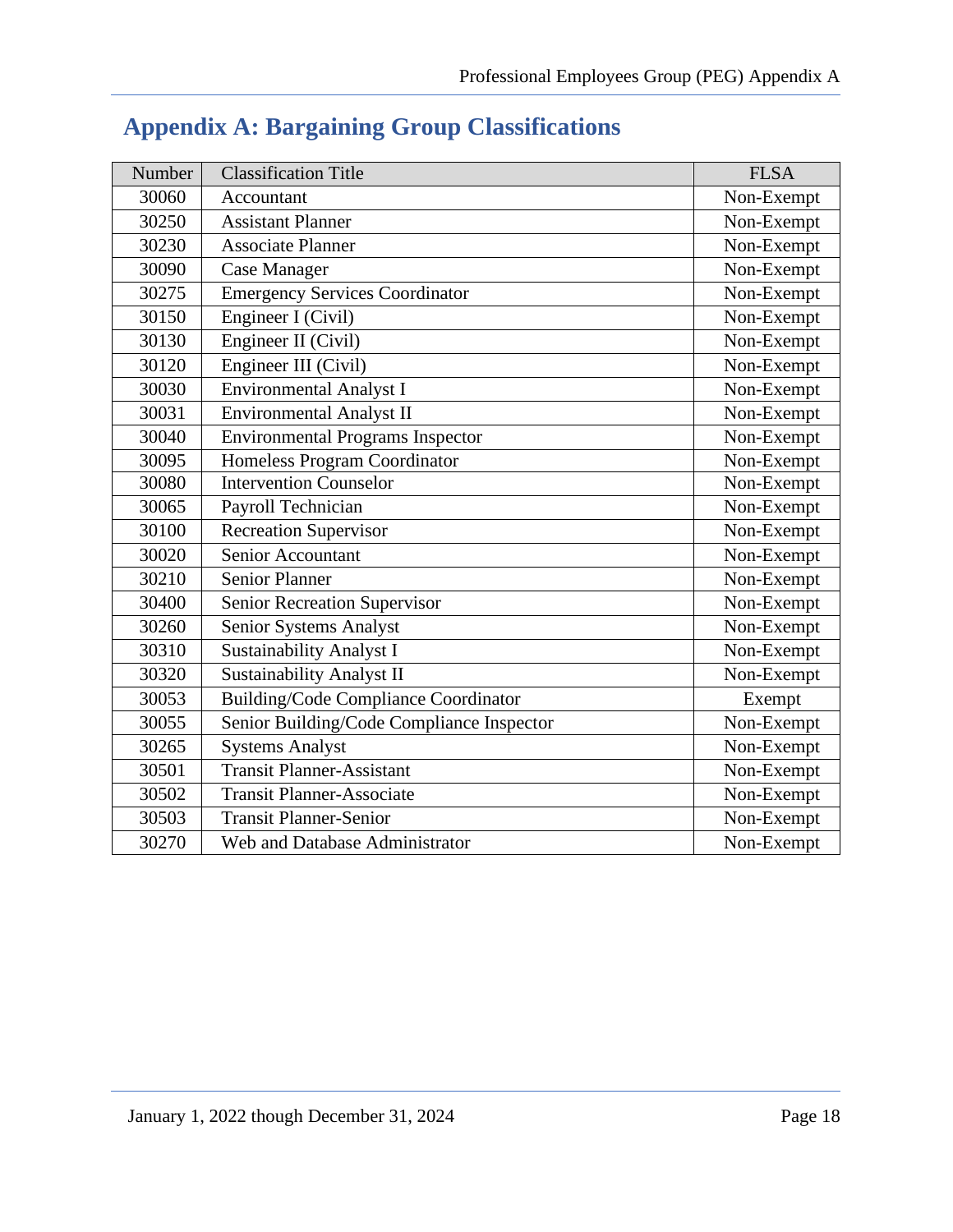#### **City of Union City and Union City Professional Employees Group Side Letter of Agreement Remote Work Policy**

This Side Letter is by and between the Union City Professional Employees Group ("PEG") and the City of Union City ("City") and will become effective following agreement by PEG and adoption by the City.

The City is seeking to adopt a remote work policy to provide the opportunity for some City employees to work remotely and will meet and confer with PEG prior to adopting a remote work policy.

The City will keep the temporary emergency telecommuting guidelines in effect until the remote work policy referenced herein is implemented.

| For the City:                      |           | For PEG:<br>Doousigned by: |          |
|------------------------------------|-----------|----------------------------|----------|
| <i>Aybell Nakamura</i>             | 4/30/2022 | Valerie C. Avendano        | 5/2/2022 |
| Lilybell Nakamura, Human           | Date      | Valerie Avendano           | Date     |
| Resources Director                 |           | DocuSigned by:             |          |
| Bailey                             | 4/30/2022 |                            | 5/2/2022 |
| Jeff Bailey, Union City Negotiator | Date      | Brandon DeLucas            | Date     |
|                                    |           | Trish Hever                | 5/2/2022 |
|                                    |           | Trish Heuer                | Date     |